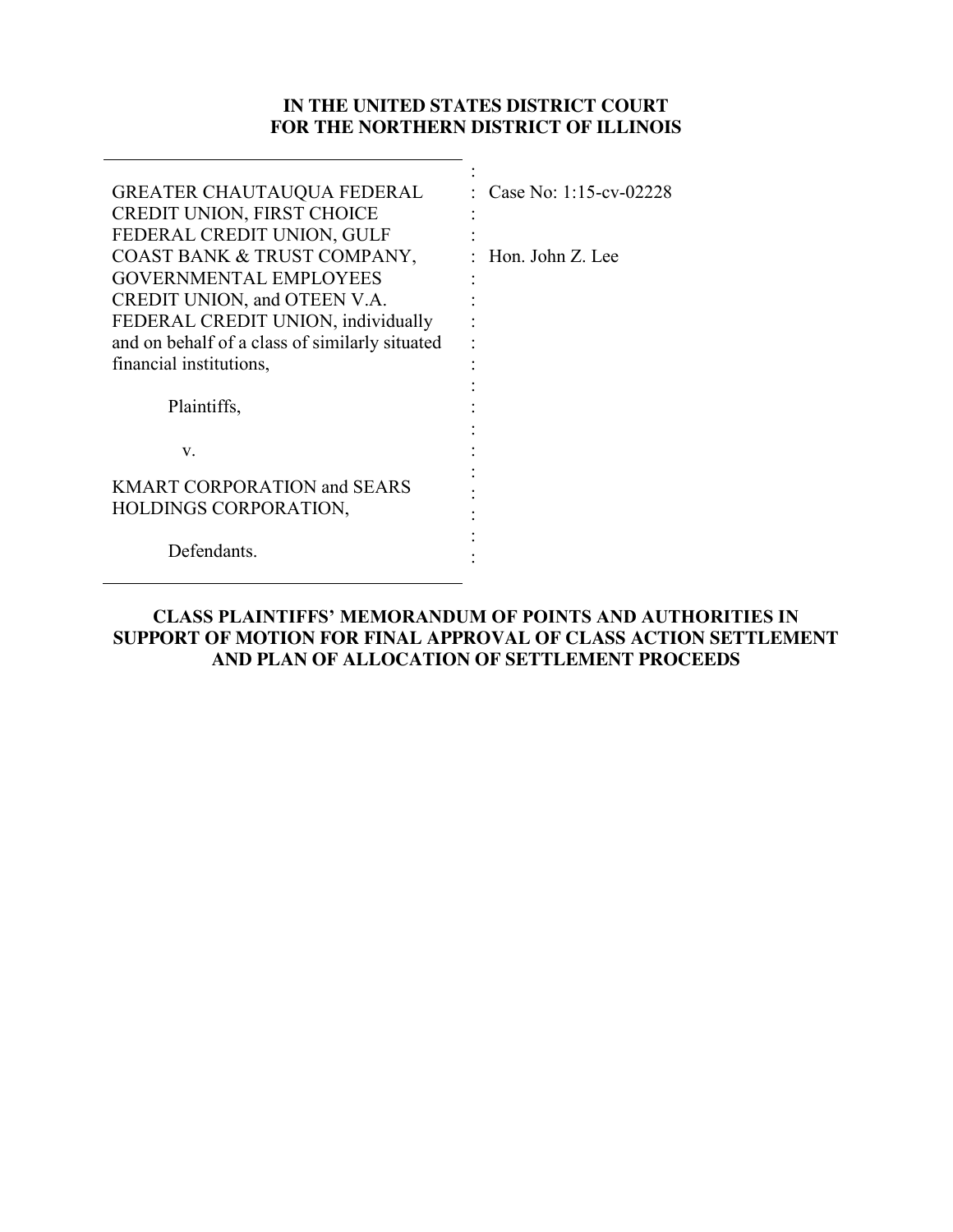| I.   |    |    |                                                                              |  |
|------|----|----|------------------------------------------------------------------------------|--|
| П.   |    |    |                                                                              |  |
| III. |    |    | THE SETTLEMENT IS FAIR, REASONABLE, AND ADEQUATE AND FINAL                   |  |
|      |    |    |                                                                              |  |
|      | A. |    |                                                                              |  |
|      | B. |    |                                                                              |  |
|      |    | 1. | Plaintiffs' Recovery is a Good Result in Relation to the Merits of the Case. |  |
|      |    |    |                                                                              |  |
|      |    | 2. | The Complexity, Length, and Expense of Further Litigation Support            |  |
|      |    |    |                                                                              |  |
|      |    | 3. | The Reaction of Class Members Supports the Settlement 11                     |  |
|      |    | 4. |                                                                              |  |
|      |    | 5. | The Stage of the Proceedings and Amount of Discovery Completed Weigh         |  |
|      |    |    |                                                                              |  |
| IV.  |    |    | THE PLAN OF ALLOCATION IS FAIR AND REASONABLE AND SHOULD BE                  |  |
|      |    |    |                                                                              |  |
| V.   |    |    |                                                                              |  |
| VI.  |    |    |                                                                              |  |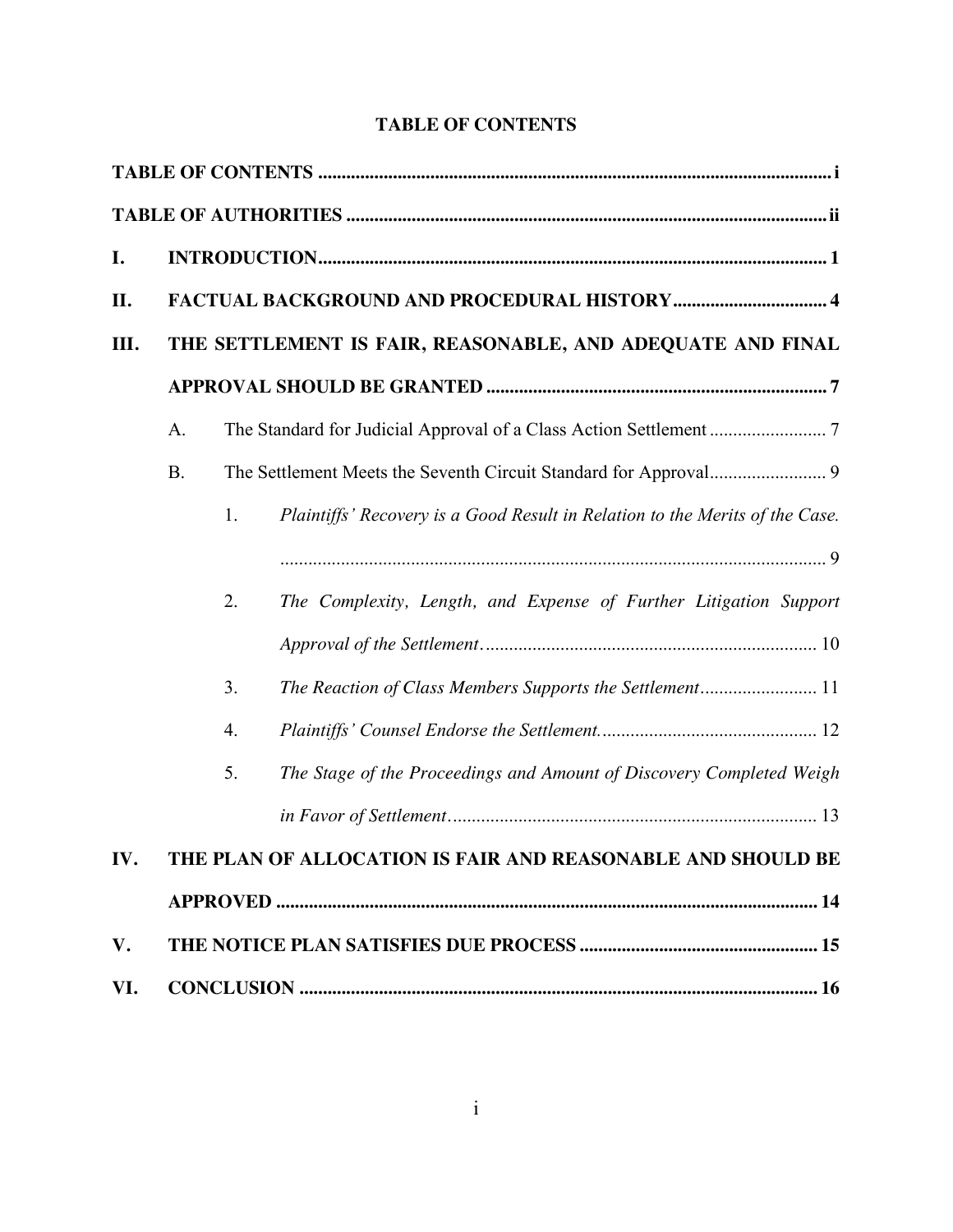## **TABLE OF AUTHORITIES**

| <b>Cases</b> |  |
|--------------|--|
|              |  |
|              |  |

| Armstrong v. Bd. of Sch. Dirs. Of City of Milwaukee, 616 F.2d 305 (7th Cir. 1980) 8, 9    |
|-------------------------------------------------------------------------------------------|
|                                                                                           |
|                                                                                           |
| Consol. Edison, Inc. v. Northeast Utils., 332 F. Supp. 2d 639 (S.D.N.Y. 2004) 16          |
| Diamond Chem. Co., Inc. v. Akzo Nobel Chems. B.V., 205 F.R.D. 33 (D.D.C. 2001) 15         |
|                                                                                           |
| Great Neck Capital Appreciation Inv. P'ship, L.P., v. PricewaterhouseCoopers, L.L.P., 212 |
|                                                                                           |
|                                                                                           |
|                                                                                           |
| Kaufman v. Am. Express Travel Related Servs., Co., No. 07-CV-1707, 2016 WL 806546 (N.D.   |
|                                                                                           |
|                                                                                           |
| Mars Steel Corp. v. Cont'l Ill. Nat'l Bank & Trust Co., 834 F.2d 677 (7th Cir. 1987) 8    |
| McKinnie v. JP Morgan Chase Bank, N.A., 678 F. Supp. 2d 806 (E.D. Wis. 2009) 9            |
|                                                                                           |
|                                                                                           |
|                                                                                           |
| Williams v. Rohm & Haas Pension Plan, No. 4:04-CV-0078, 2010 WL 1490350-SEB (S.D. Ind.    |
|                                                                                           |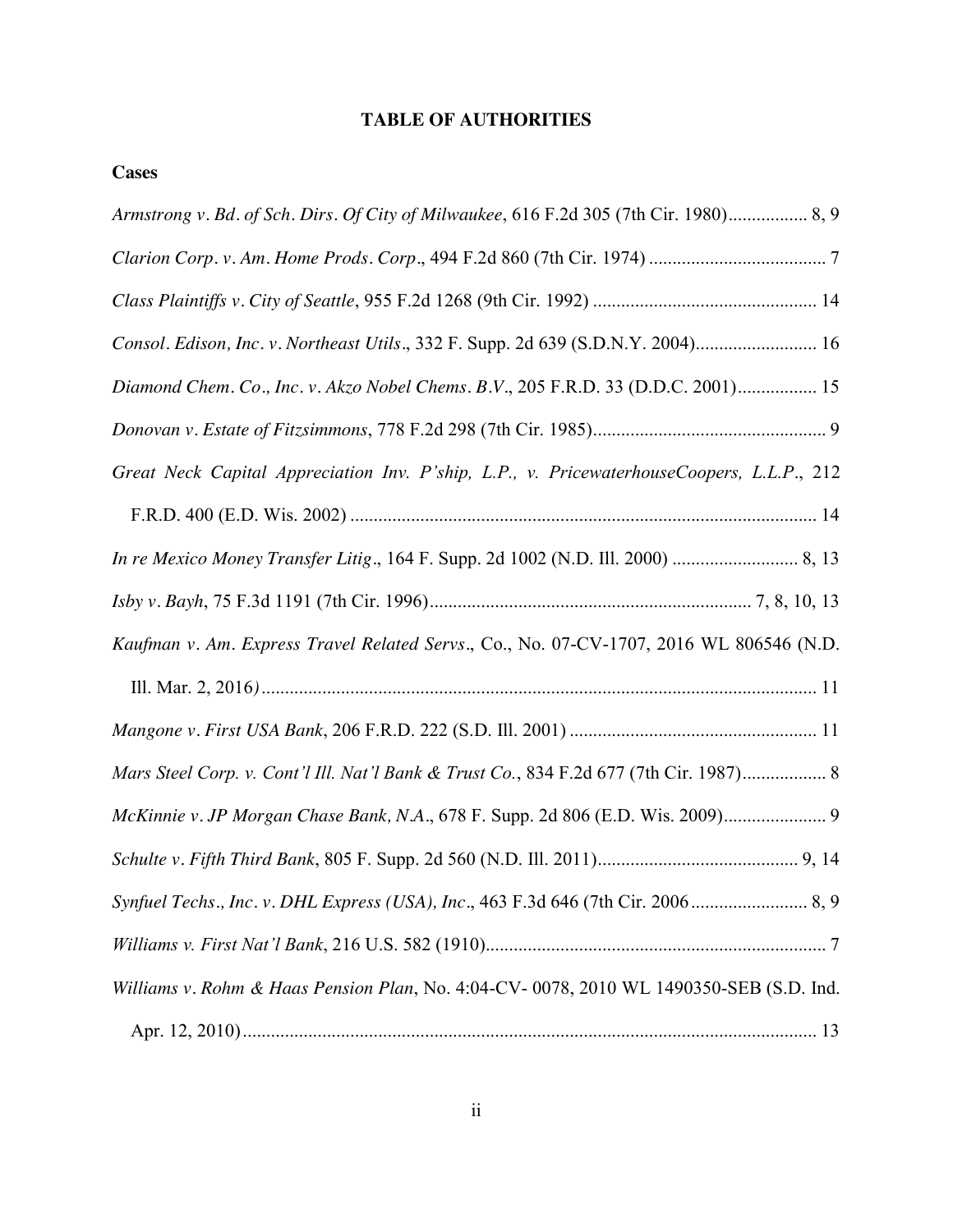| <b>Other Authorities</b> |  |
|--------------------------|--|
|                          |  |
|                          |  |

# **Rules**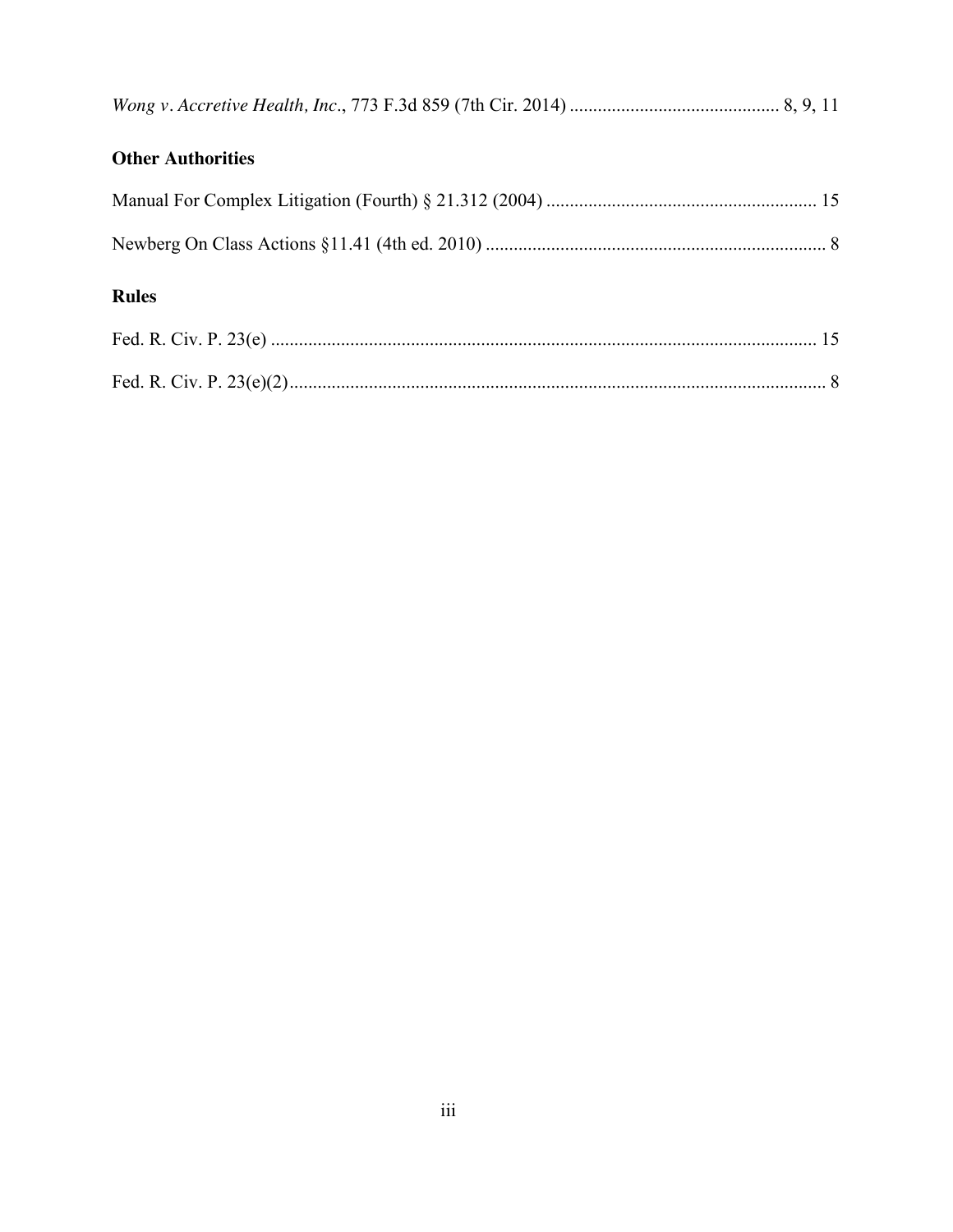### **I. INTRODUCTION**

Plaintiffs Greater Chautauqua Federal Credit Union, First Choice Federal Credit Union, Gulf Coast Bank & Trust Company, Governmental Employees Credit Union, and Oteen V.A. Federal Credit Union (collectively "Plaintiffs"), by their undersigned counsel, respectfully submit this memorandum in support of their motion for final approval of the proposed Settlement of this action. The terms of the class action settlement (the "Settlement") are set forth in a Second Amended Settlement Agreement and Release (the "Second Amended Settlement Agreement") dated October 24, 2016, a copy of which was attached as Exhibit 1 to Plaintiffs' Memorandum in Support of Second Amended Motion for Preliminary Approval of Class Action Settlement and Certification of Settlement Class (ECF No. 116) (hereinafter "Ex. 1").

Plaintiffs brought this class action on behalf of banks, credit unions, and other financial institutions allegedly injured as a result of a data breach at Kmart that began in or around early September of 2014 and continued until October of 2014. Plaintiffs allege that hackers compromised and stole the confidential financial and personal identifying information of Kmart's customers, including credit and debit card numbers, card expiration dates, card verification values, and other information belonging to customers of Kmart's retail stores (collectively, "PII"). Plaintiffs also allege that Kmart failed to adequately secure its customers' PII on its data systems, ignored numerous clear warnings that its data systems were outdated and vulnerable to attack, and failed to take recommended actions that could have thwarted the breach. As a result of Kmart's actions, Plaintiffs further contend that they incurred damages related to replacing customers' credit and debit cards and covering the fraudulent activity which occurred on customers' cards after the breach, among other things.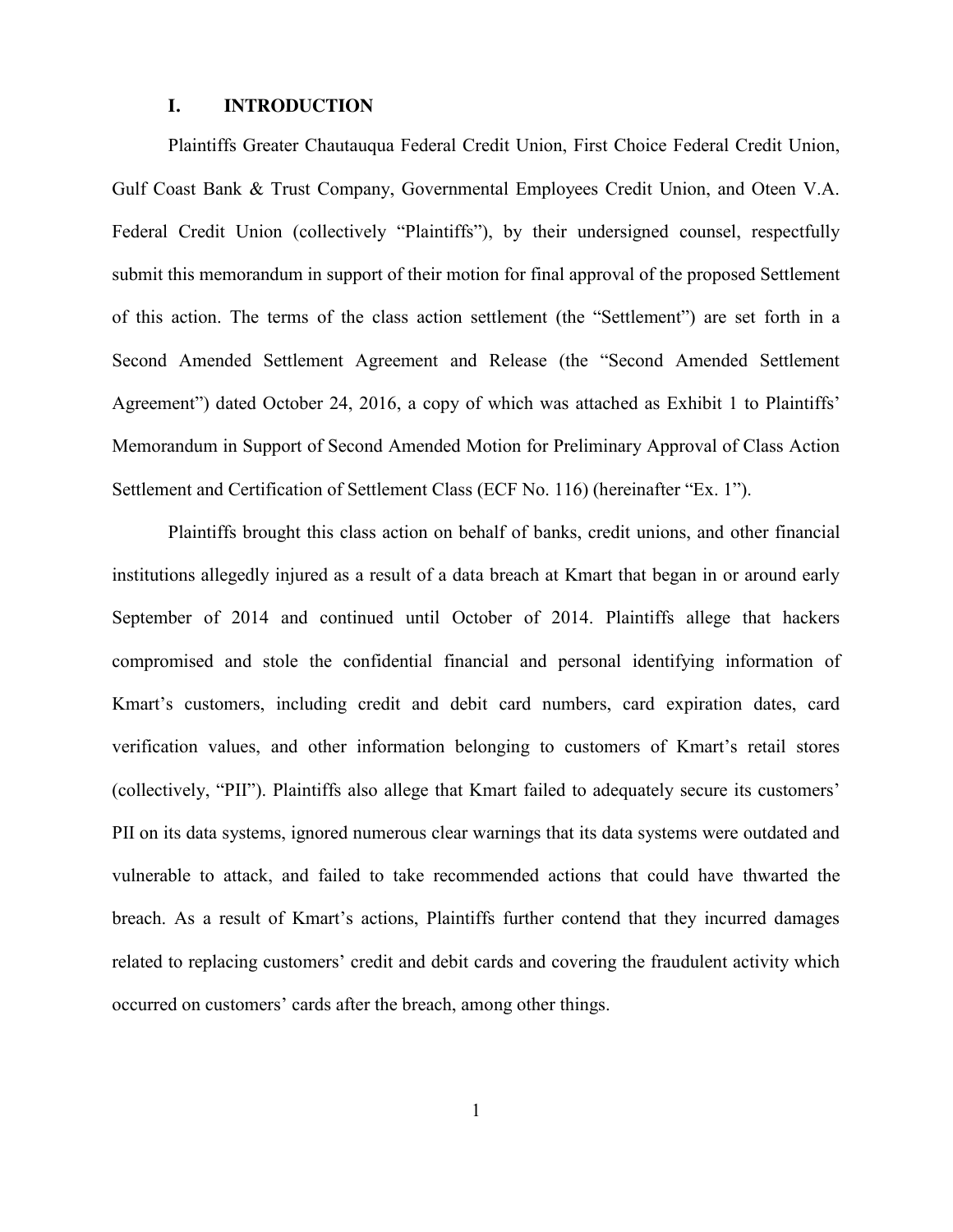The Settlement was the result of several months of arm's-length, good faith negotiations among the parties, including three separate mediation sessions and numerous teleconferences with the Hon. Wayne R. Andersen (Ret.), former United States District Court Judge for the Northern District of Illinois and a current mediator with JAMS. The merits of the Settlement are shown through the comparison of the significant recovery to the time and expense required to prosecute the case to a final judgment, for which the outcome would be uncertain. Furthermore, Plaintiffs considered the risk of dilution of any judgment through submission of these funds into a potential bankruptcy estate.

The Second Amended Settlement Agreement provides substantial value to the Settlement Class<sup>1</sup> members and represents their best interests. If approved, this Settlement will result in the full payment of card brand assessments (which Kmart has agreed not to contest or appeal) and a \$5.2 million Settlement Fund that will be distributed to eligible Settlement Class members who made claims per a distribution plan (no claim was required for class members to participate in the assessments and those funds were automatically provided to eligible settlement class members). *See* Ex. 1 ¶ 1.47. Kmart has also agreed to pay a reasonable amount in attorneys' fees and expenses in addition to that fund, an issue which has been briefed separately. *Id.* at 8; *see also* ECF No. 124. In addition, as set forth in the Second Amended Settlement Agreement, Kmart has agreed to change several practices related to data security and will agree to substantial injunctive relief regarding the same. Ex. 1 ¶ 6. In exchange for these monetary and non-monetary benefits, Settlement Class members will provide a general release to Kmart for all claims relating

 $\overline{a}$ 

<sup>&</sup>lt;sup>1</sup> Unless otherwise defined herein, all capitalized terms have the same meanings ascribed to them in the Second Amended Settlement Agreement.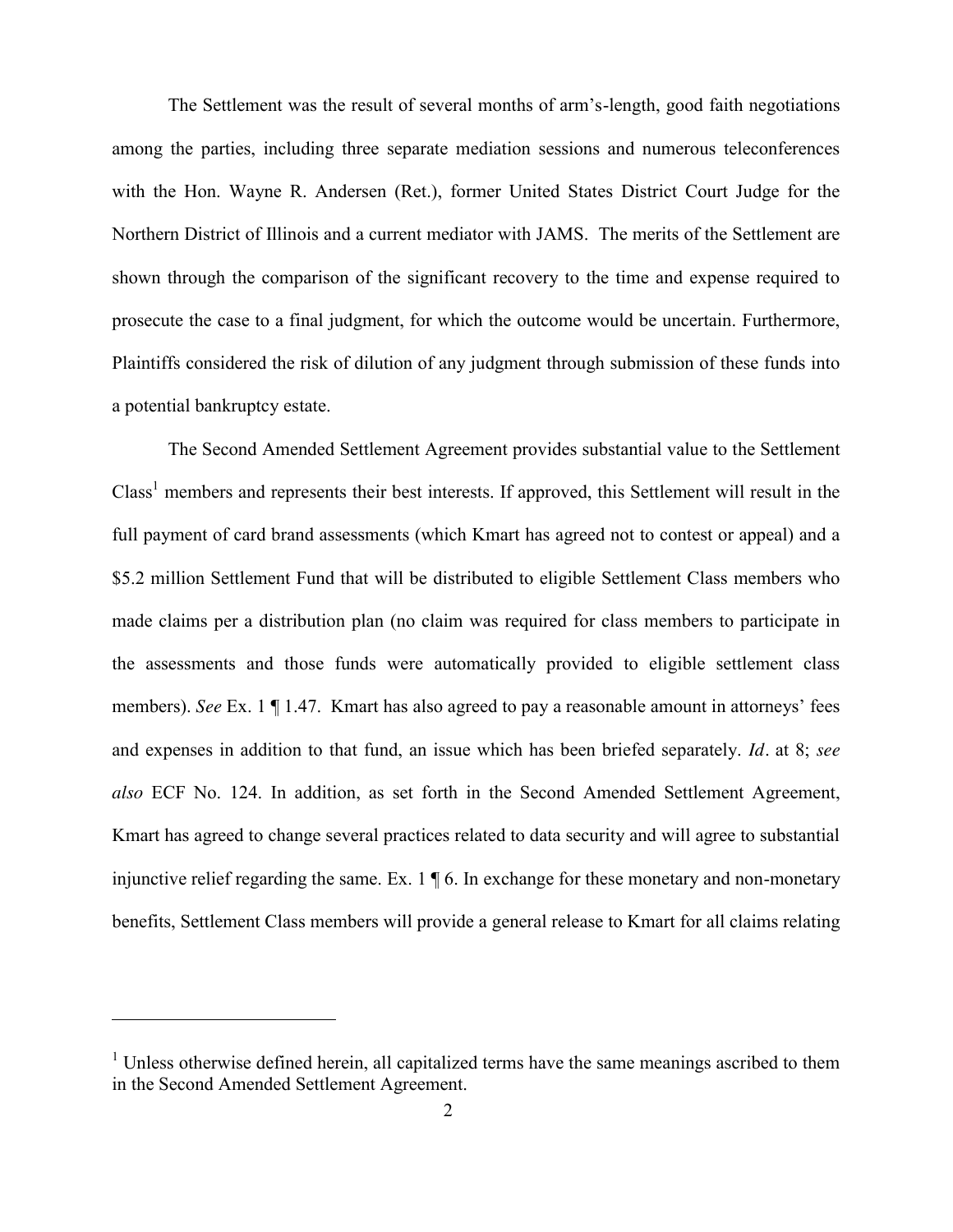to the aforementioned data breach that were asserted or could have been asserted in the consolidated amended complaint. *Id.* at ¶ 7.

The reaction to the settlement has been incredibly favorable. Claim Packages were sent to every potential Settlement Class Member (along with a supplemental reminder) explaining the terms of the proposed Settlement. Thus, all Settlement Class Members received two (and sometimes three) direct mail notices about the settlement. To date, Class Counsel have received *no* objections and only 15 opt outs (representing 10,102 cards – approximately 0.12% of the total 8.1 million impacted cards in the class).<sup>2</sup> Declaration Of Cameron R. Azari, Esq., On Supplemental Notice, Attachment 1 thereto, collectively attached hereto as Exhibit 1. All eligible Class Members have automatically received assessment payments of \$7,574,497.00 for Visa cards and \$5,798,909.00 for MasterCard cards, totaling over \$13,373,406.00. At least  $256<sup>3</sup>$  Class Members made claims for the Non-GCAR eligible portion of the settlement, resulting in the maximum payout of \$2.38 per card for those claimants. And 172 Class Members made claims in the Tier 2 supplemental damages portion of the settlement. While claims are still being processed, those Class Members who submitted claims will receive a significant value (if all claims are fully accepted, current estimates are that a *minimum* of approximately 53% of class members' claimed damages will be compensated, and that number will increase as Tier 1 payments and assessment payments are offset from the amount claimed and if any Tier 2 claims are denied). It appears that claimants who filed Tier 2 claims will receive an average of

 $2^2$  The settlement claims are currently being reviewed by the Settlement Administrator. Thus, the number of cards and number of claims provided herein are subject to change.

 $3$  Over 330 Class Members submitted claims. Approximately 164 Class Members filed only Tier 1 claims. Approximately 80 Class Members filed only Tier 2 claims. And in addition to the foregoing, approximately 92 Class Members filed claims for both Tier 1 and Tier 2.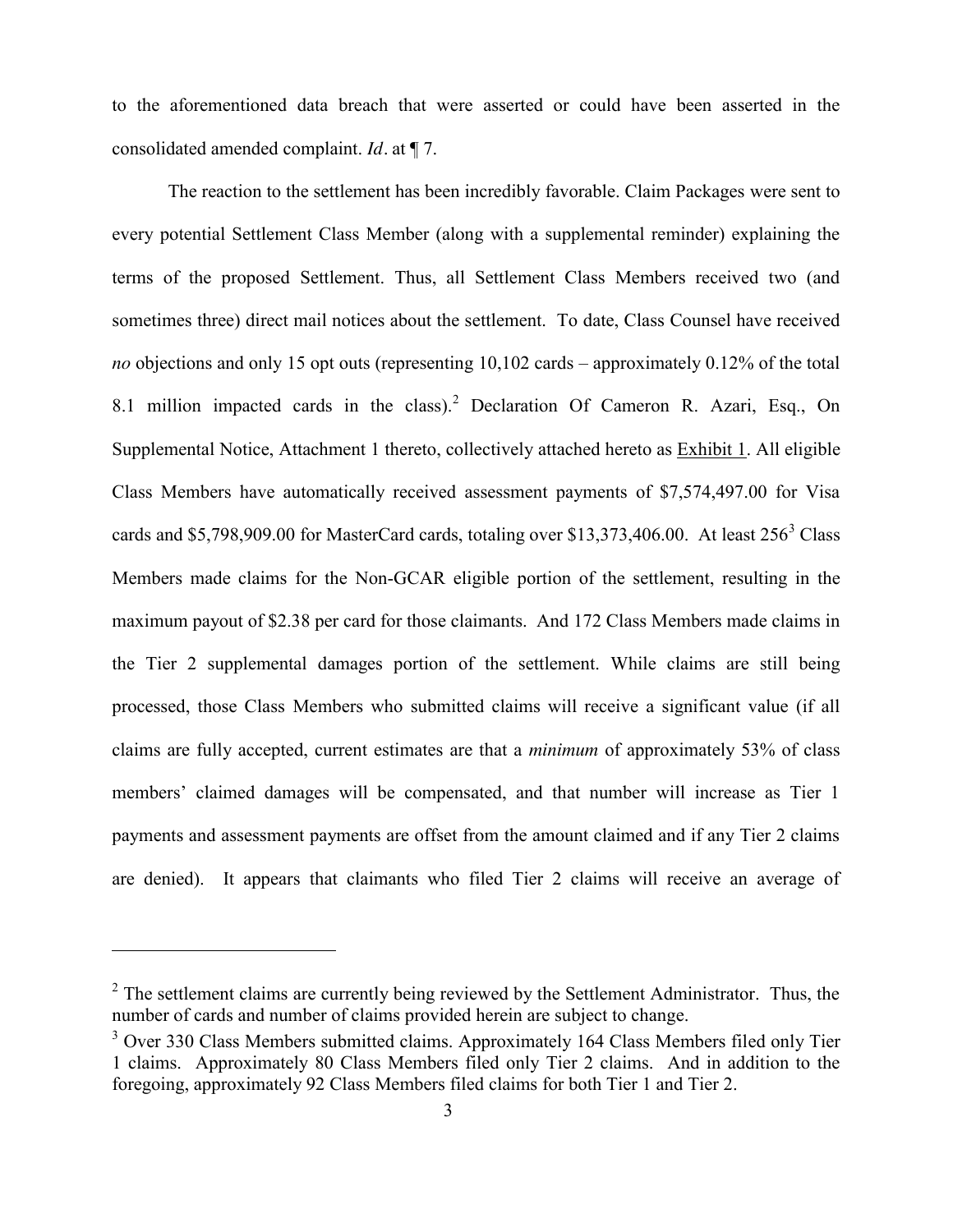approximately \$26,000.00 per claimant (although it will vary widely based on the number of cards and fraud losses at issue for each claimant).

Because the proposed Settlement is a favorable compromise in light of the merits of Class Plaintiffs' claims, Defendants' defenses, the risks interposed by Kmart's financial condition, the factual and legal risks of continued litigation through trial and a possible appeal, and because of the excellent results it achieves, Plaintiffs respectfully request that the Court approve the Settlement as fair, reasonable, and adequate, and enter final judgment accordingly.

### **II. FACTUAL BACKGROUND AND PROCEDURAL HISTORY**

This litigation arises out of a data breach affecting Kmart Point of Sale ("POS") systems. On October 9, 2014, during an apparently standard internal performance monitoring processes, Kmart discovered that card harvesting malware (a type of malicious software program designed to steal credit and debit card information) had been installed on POS systems at every one of its 1,073 stores. *See generally* Am. Compl. (ECF No. 44). Kmart eventually alerted financial institutions and the public about the data breach, and this litigation followed. *See id.*

*First NBC Bank* filed the first case on behalf of a financial institution regarding Kmart's data breach on December 16, 2014 (*First NBC Bank v. Kmart Corp. and Sears Holding Corp.*, No. 1:14-sv-10088 (N.D. Ill.). On February 25, 2015, Plaintiffs in *First NBC* filed a Motion for Consolidation and Transfer of Related Actions under 28 U.S.C. § 1407. On June 10, 2015, the MDL panel denied transfer under § 1407. The parties thereafter agreed to reassign the pending cases to this Court based on relatedness. ECF No. 23. On August 20, 2015, Plaintiffs filed a Consolidated Class Action Complaint, ECF No. 44, which Kmart moved to dismiss on October 9, 2015. ECF No. 65.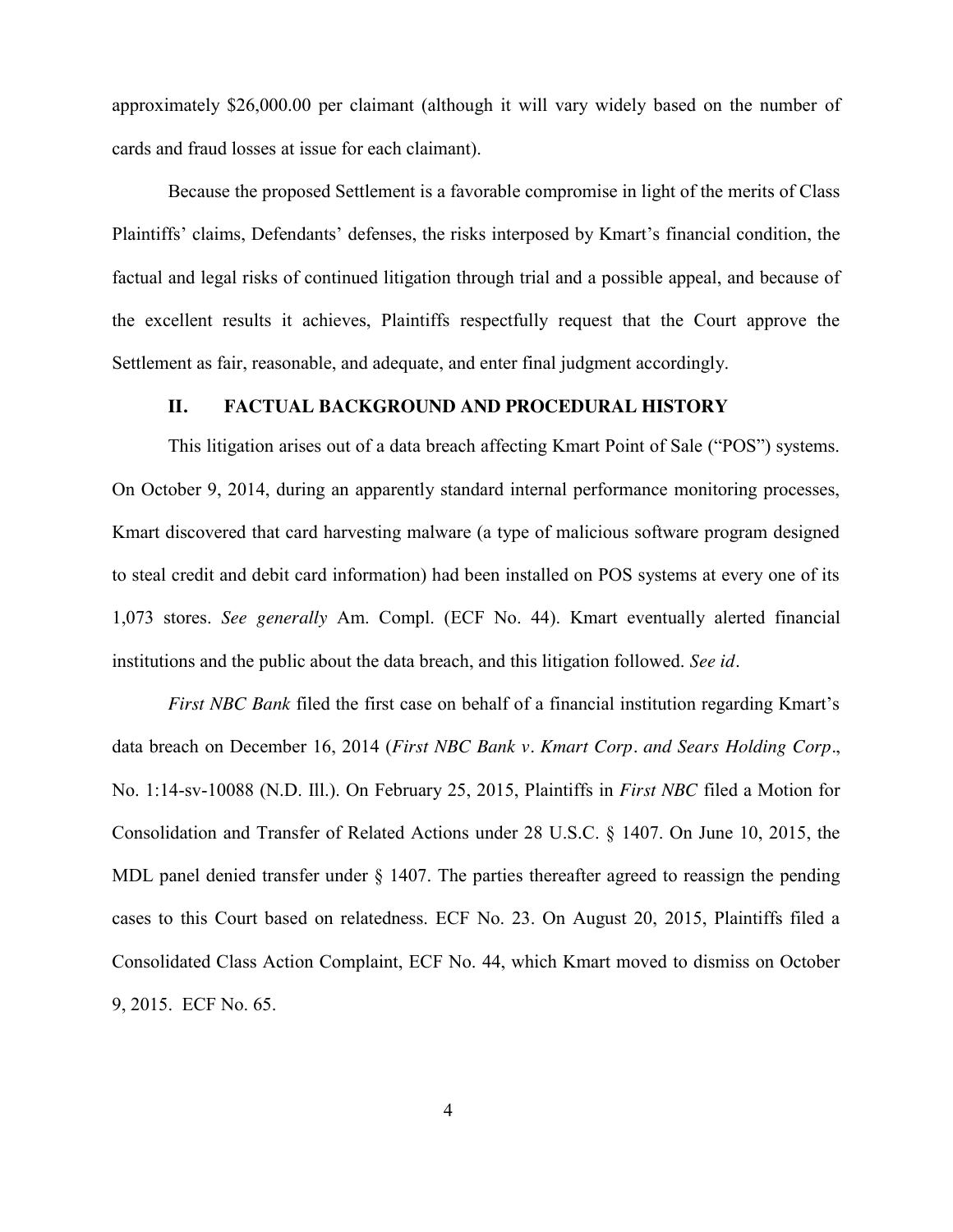Shortly after the filing of Kmart's Motion to Dismiss and while Plaintiffs were preparing an opposition, the parties agreed to see if they could resolve the case through mediation and sought a stay. ECF No. 72. The Court granted the stay, appointed interim class leadership, and asked for periodic updates. ECF Nos. 75, 81, & 82. On December 9, 2015, the parties had an initial mediation with Judge Wayne R. Andersen. *See* ECF No. 83 at 2. As part of the mediation process, because formal discovery had not yet begun, Kmart agreed to share certain documents related to the data breach and the number of cards it believed, potentially, had been compromised. *Id.* The parties had a second mediation on January 14, 2016 after which they agreed to exchange a term sheet. *See* ECF No. 86 at 2. Because the parties still had not finalized a resolution, the parties had a third mediation session on April 12, 2016. At this point, the parties reached an agreement on major terms of a settlement but still had several details to work out. On July 26, 2016, the parties signed the original Settlement Agreement, which was presented to the Court on August 3, 2016. ECF No. 96. The Court denied the motion for preliminary approval of the original Settlement Agreement without prejudice and with instructions to refile with slight modifications. ECF No. 97. The Court also requested that Plaintiffs file a brief regarding subject matter jurisdiction, which was raised at the motion to dismiss stage but which was not previously addressed by Plaintiffs due to a stay in briefing. Plaintiffs filed a brief regarding subject matter jurisdiction on August 17, 2017. ECF No. 98. In the same time frame, on August 11, 2016, the parties executed an Amended Settlement Agreement and Release which superseded, rendered void, terminated, and nullified the Settlement Agreement entered into on July 26, 2016 between the Parties. *See* ECF No. 100-1 at 5.

On August 25, 2016, the Court held a hearing on the Uncontested Amended Motion for Preliminary Approval of Class Action Settlement (the August 11, 2016 Amended Settlement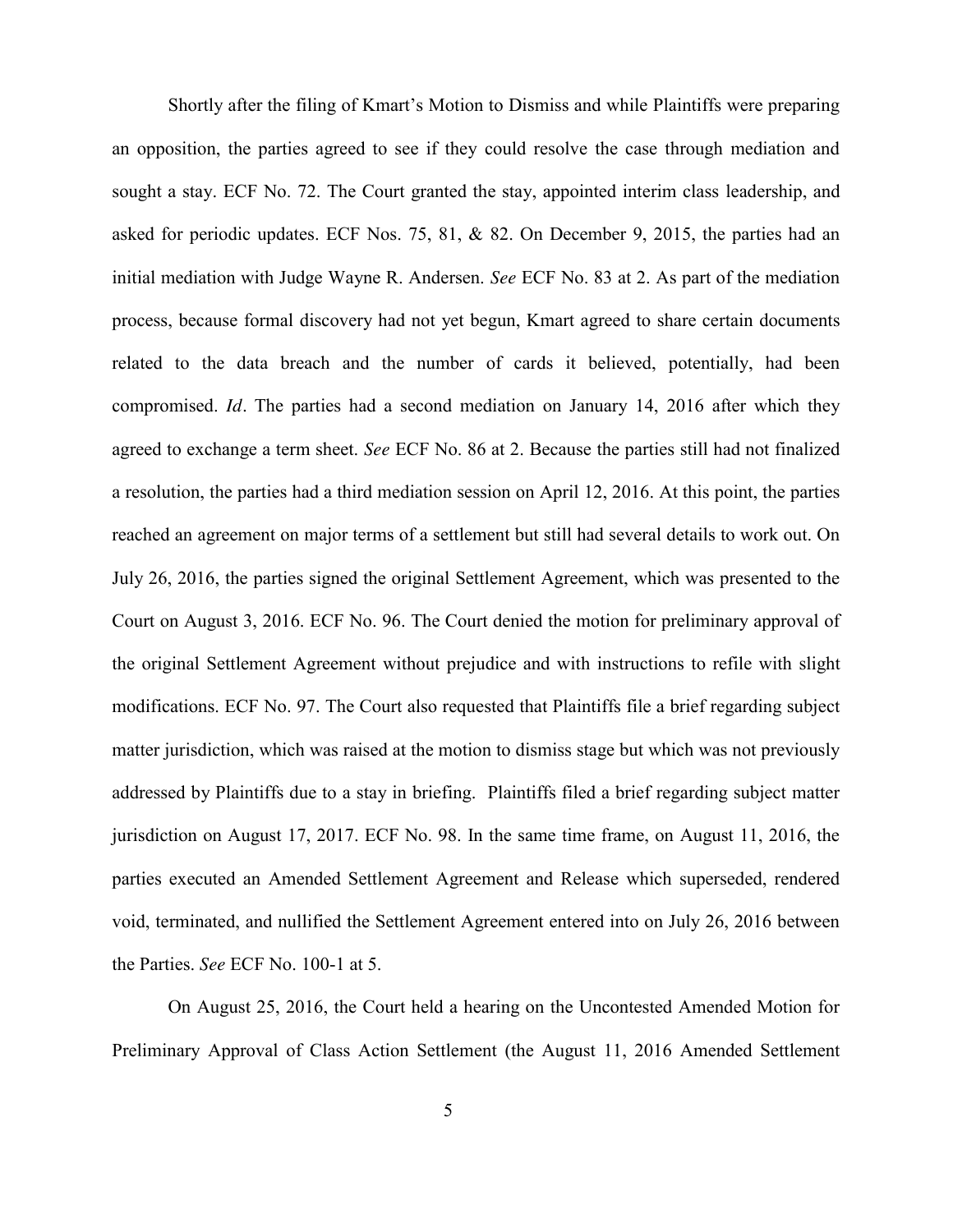Agreement). ECF No. 103. At that hearing, the Court expressed concern that certain data relevant to the administration of the settlement in the possession of Visa and MasterCard had not yet been obtained. The Court thereafter denied the amended motion without prejudice and instructed Plaintiffs to (1) obtain the necessary data from Visa and MasterCard and (2) utilize that data to verify that there is at least one class representative which is a member of each settlement tier and, further, to confirm that the class members can determine if they are eligible for compensation in either or both tiers. *Id.* In response, Plaintiffs, through Class Counsel, acquired and reviewed the data, and verified that there is at least one class representative for each settlement tier. Further, to better assist class members with determining their settlement eligibility, the Parties agreed to amend language in the Second Amended Settlement Agreement and notice documents to more clearly describe which financial institutions are eligible for Tier 1 participation. Specifically, the term "Non-VisaNet" was replaced with the term "Non- GCAR Eligible Compromised Payment Card." *See generally* Ex. 1. While not expanding or in any way changing the universe of cards eligible for Tier 1, the new terminology provided financial institutions greater clarity to make it easier for them to determine eligibility to participate in Tier 1. The Second Amended Class Action Settlement Agreement was entered into on October 24, 2016 between the Parties. Ex. 1. Based on the Second Amended Settlement Agreement, Plaintiffs moved for preliminary approval on October 24, 2016. ECF No. 115.

On November 17, 2016, the Court granted Plaintiffs' motion, certified the class for settlement purposes only, appointed a settlement administrator, and set deadlines for notice, optouts, objections, the claims process, and the final approval hearing. ECF no. 119. Plaintiffs moved for an award of attorneys' fees, costs, and expenses and class representative incentive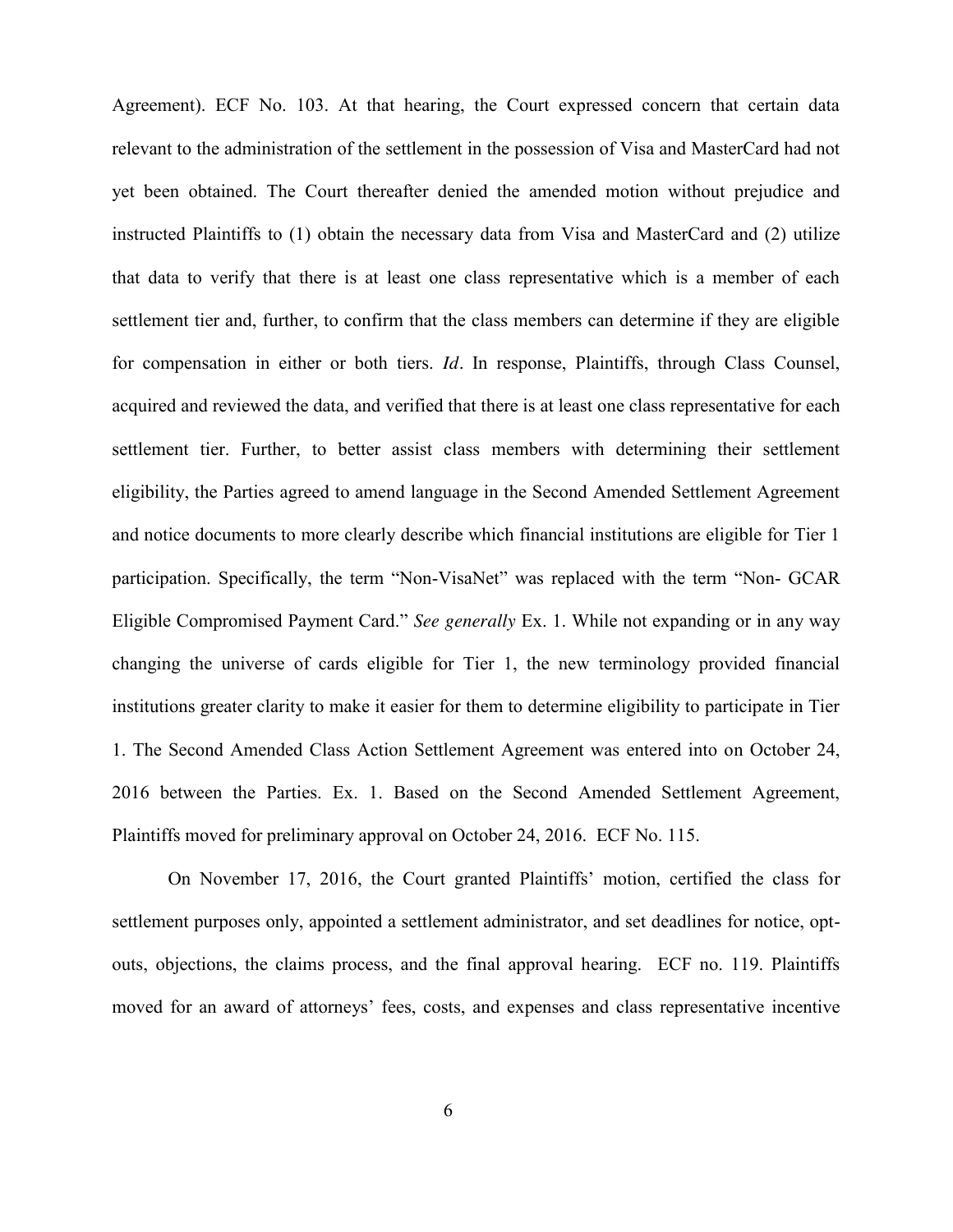awards on November 21, 2016. ECF No. 124.<sup>4</sup> Defendants responded to Plaintiffs' fee motion on January 5, 2017. ECF No. 128.

On February 7, 2017, on motion from Plaintiffs after Plaintiffs discovered that some settlement class members did not get the initial notice, the Court entered the Third Amended Preliminary Approval Order and Supplemental Notice Plan, which authorized a Supplemental Long Form Notice and Letter Notice to be sent to settlement class members, and set new deadlines for claims, exclusion, and opt-outs for class members. ECF No. 138. Based on that Order, objections, opt-outs, and claims were extended until April 18, 2017. ECF No. 138 at 6-9. On April 10, 2017, Plaintiffs sent a reminder notice to those settlement Class Members who had not yet submitted a claim. In conjunction with that Third Amended Preliminary Approval Order, Plaintiffs hereby submit a motion and memorandum seeking final approval of the settlement in advance of the Final Fairness Hearing to be held on May 19, 2017. ECF No. 138 at 11.

### **III. THE SETTLEMENT IS FAIR, REASONABLE, AND ADEQUATE AND FINAL APPROVAL SHOULD BE GRANTED**

#### **A. The Standard for Judicial Approval of a Class Action Settlement**

Federal courts favor the settlement of class action litigation. *Isby v. Bayh*, 75 F.3d 1191, 1196 (7th Cir. 1996). "Compromises of disputed claims are favored by the courts." *Clarion Corp. v. Am. Home Prods. Corp.*, 494 F.2d 860, 863 (7th Cir. 1974) (citing *Williams v. First Nat'l Bank*, 216 U.S. 582, 595 (1910)). The parties to this matter believe they have reached a just

 $\overline{a}$ 

<sup>&</sup>lt;sup>4</sup> Since initially filing Plaintiffs' Motion for Attorneys' Fees, Plaintiffs have incurred a substantial amount of additional loadstar and costs. Plaintiffs intend to file a supplemental memorandum in support of their motion detailing their additional loadstar and costs. Furthermore, Plaintiffs now have a final total from the Claims Administrator for its efforts (both to date and in the future) and that will be detailed in the aforementioned supplemental memorandum. A revised proposed order will be provided to the Court with the supplemental memorandum to address these issues.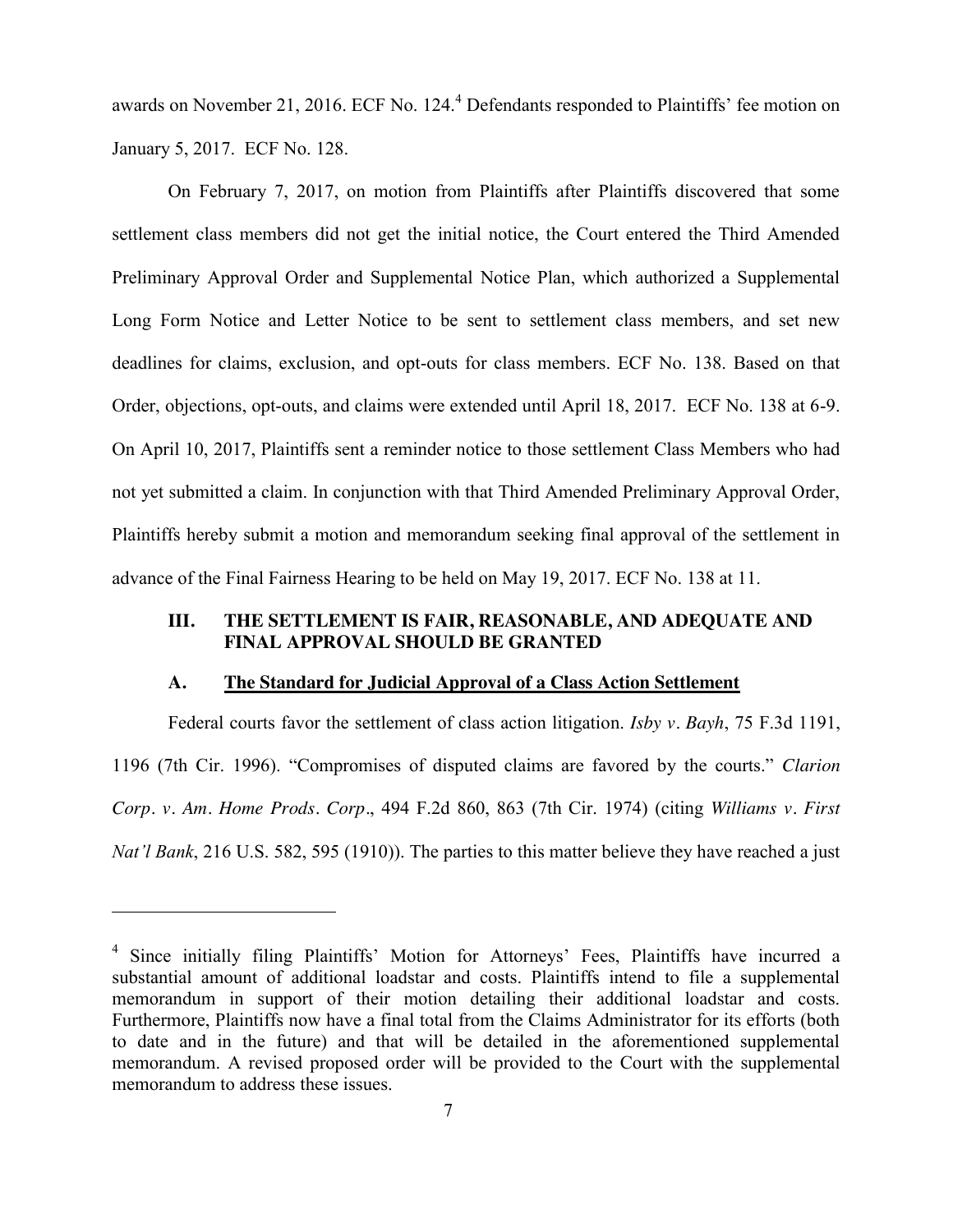compromise, and Fed. R. Civ. P. 23(e) requires court approval for settlement of a class action. *See Isby v. Bayh*, 75 F.3d 1191, 1196 (7th Cir. 1996).

"A district court may approve a class action settlement if it finds it to be fair, adequate, and reasonable." *Wong v. Accretive Health, Inc*., 773 F.3d 859, 862 (7th Cir. 2014) (citing Fed. R. Civ. P. 23(e)(2)). When the settlement is the result of extensive arm's-length negotiations, courts presume fairness in the settlement. *See* 4 Newberg On Class Actions §11.41 (4th ed. 2010); *see also Accretive*, 773 F.3d at 864 (approving settlement and noting an important factor of the settlement was that it was the result of arm's-length negotiations and a mediator's proposal). In determining whether a class action's proposed settlement's is fair, reasonable, and adequate, courts in this Circuit consider the following factors: (1) the strength of plaintiffs' case compared to the amount of the settlement; (2) the complexity, length, and expense of further litigation; (3) the amount of opposition to the settlement; (4) the opinions of counsel; and (5) the stage of the proceedings and amount of discovery completed. *Synfuel Techs., Inc. v. DHL Express (USA), Inc.*, 463 F.3d 646, 653 (7th Cir. 2006); *see also Isby*, 75 F.3d at 1199.

A court is "not called upon to determine whether the settlement reached by the parties is the best possible deal, nor whether class members will receive as much from a settlement as they might have recovered from victory at trial." *In re Mexico Money Transfer Litig.*, 164 F. Supp. 2d 1002, 1014 (N.D. Ill. 2000). A court should not substitute its own judgment of adequacy of a litigation outcome for the judgment of the litigants and their counsel. *Armstrong v. Bd. of Sch. Dirs. Of City of Milwaukee*, 616 F.2d 305, 315 (7th Cir. 1980). Nor should a court transform settlement approval proceedings into a trial on the merits. *See Mars Steel Corp. v. Cont'l Ill. Nat'l Bank & Trust Co.*, 834 F.2d 677, 684 (7th Cir. 1987). Rather, courts should consider the facts "in the light most favorable to the settlement." *Isby*, 75 F.3d at 1199.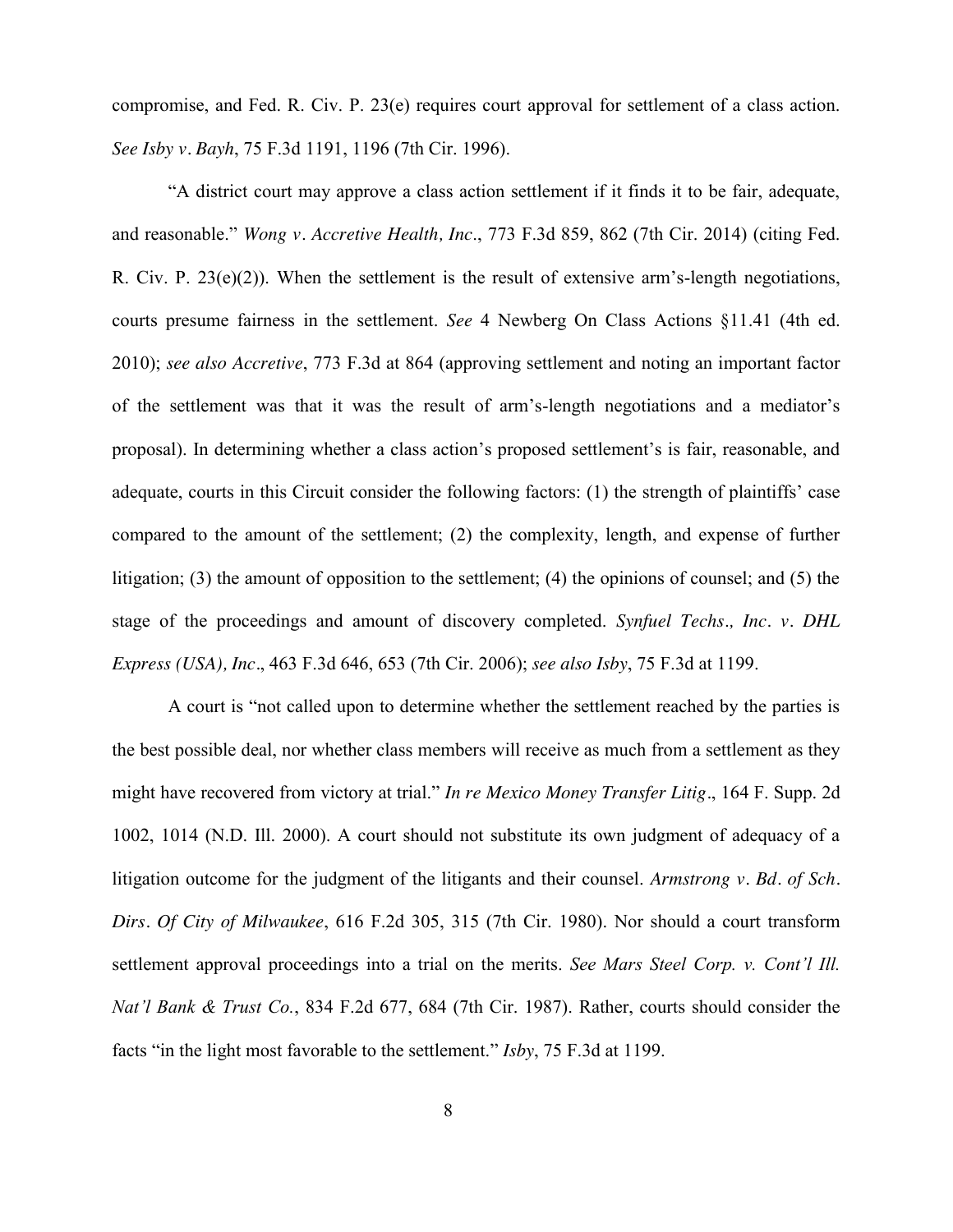In the instant case, there is no dispute that the proposed Settlement is the product of extensive, arm's length negotiations. There were several months of arm's-length negotiations, including three separate mediation sessions and numerous teleconferences with the mediator. Class Plaintiffs and Class Counsel were thoroughly familiar with the strengths and weaknesses of this action. Plaintiffs were willing to continue litigation rather than settle for an unreasonable sum. The decision to settle should therefore be given deference. *See Armstrong*, 616 F.2d at 315.

In addition, here, this Court has already preliminary approved the proposed settlement. *See* ECF No. 115. In preliminarily approving the settlement, the Court ordered notice of the settlement be distributed to the class. *Id.* at 6-9. The only step remaining is to hold a hearing to determine whether "the settlement is 'fair, reasonable, and adequate' and thus meets the requirements of Rule 23. *Schulte v. Fifth Third Bank*, 805 F. Supp. 2d 560, 578–79 (N.D. Ill. 2011) (quoting *Synfuel*, 463 F.3d at 653).

### **B. The Settlement Meets the Seventh Circuit Standard for Approval**

1. *Plaintiffs' Recovery is a Good Result in Relation to the Merits of the Case.* Comparing the strength of Plaintiffs' claims against the benefits of the Settlement is the most important factor for a court to consider. *See, e.g., McKinnie v. JP Morgan Chase Bank, N.A.*, 678 F. Supp. 2d 806, 814 (E.D. Wis. 2009); *Armstrong*, 616 F.2d at 314. "[A]n integral part of the strength of a case on the merits is a consideration of the various risks and costs that accompany continuation of the litigation." *Donovan v. Estate of Fitzsimmons*, 778 F.2d 298, 309 (7th Cir. 1985). As long as there are no "suspicious circumstances" regarding the proposed settlement, a court may properly apply its discretion to approve a settlement without quantifying "the net expected value of continued litigation." *See Wong*, 773 F.3d at 864.

Plaintiffs allege Kmart failed to adequately secure its customers' PII on its data systems, which caused customers' PII to be compromised. As a result of Kmart's actions, Plaintiffs allege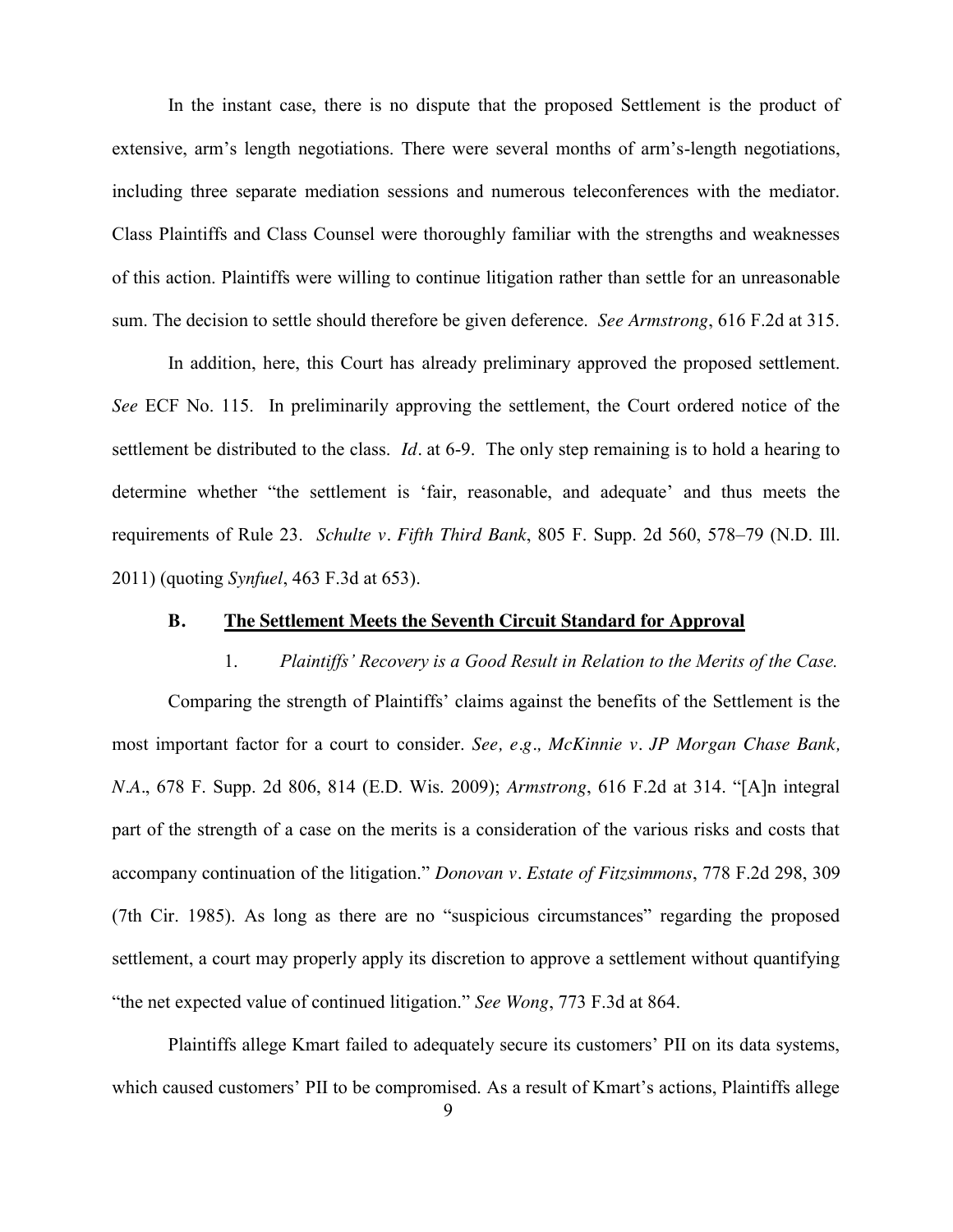they incurred damages resulting from replacing customers' credit and debit cards and also covering fraudulent activity following the breach. Class Plaintiffs determined that settlement would be prudent given the likelihood of successfully obtaining or defeating class certification, the chances of prevailing on the ultimate merits of the suit, and the fact that resolution of class claims could continue for many years if subject to further appellate review. Most importantly, however, Class Plaintiffs also considered the ability to successfully collect any judgment due to any potential bankruptcy filings.<sup>5</sup> The Settlement eliminates all of the foregoing risks and allows for an immediate recovery to the Settlement Class. This Settlement provides the Settlement Class members with compensation for fraud and card replacement costs without the attendant risks of dilution through submission of these funds into a potential bankruptcy estate. The Settlement also requires Kmart to provide non-monetary benefits to ensure similar breaches will not occur in the future, which mitigates future damages. Given the facts herein, Plaintiffs received a respectable recovery that this Court should approve.

### 2. *The Complexity, Length, and Expense of Further Litigation Support Approval of the Settlement.*

A court must consider "the likely complexity, length, and expense of the litigation" when evaluating a settlement. *Isby*, 75 F.3d at 1199. For the litigation to continue to trial, Plaintiffs would have to survive the motion to dismiss, obtain class certification, conduct substantial merits and expert discovery, and defeat motions for summary judgment. While Plaintiffs believed that they could prevail on these issues, the outcome was uncertain. In addition, the trial itself would

<sup>5</sup> *See, e.g.*, Lauren Coleman-Lochner, *One of the Only Analysts Still Covering Sears Says it Isn't Viable*, BLOOMBERG (Feb. 9, 2017), *available at* https://www.bloomberg.com/news/articles/2016-02-09/one-of-only-analysts-still-covering-searssays-it-isn-t-viable (last accessed April 18, 2017)*.*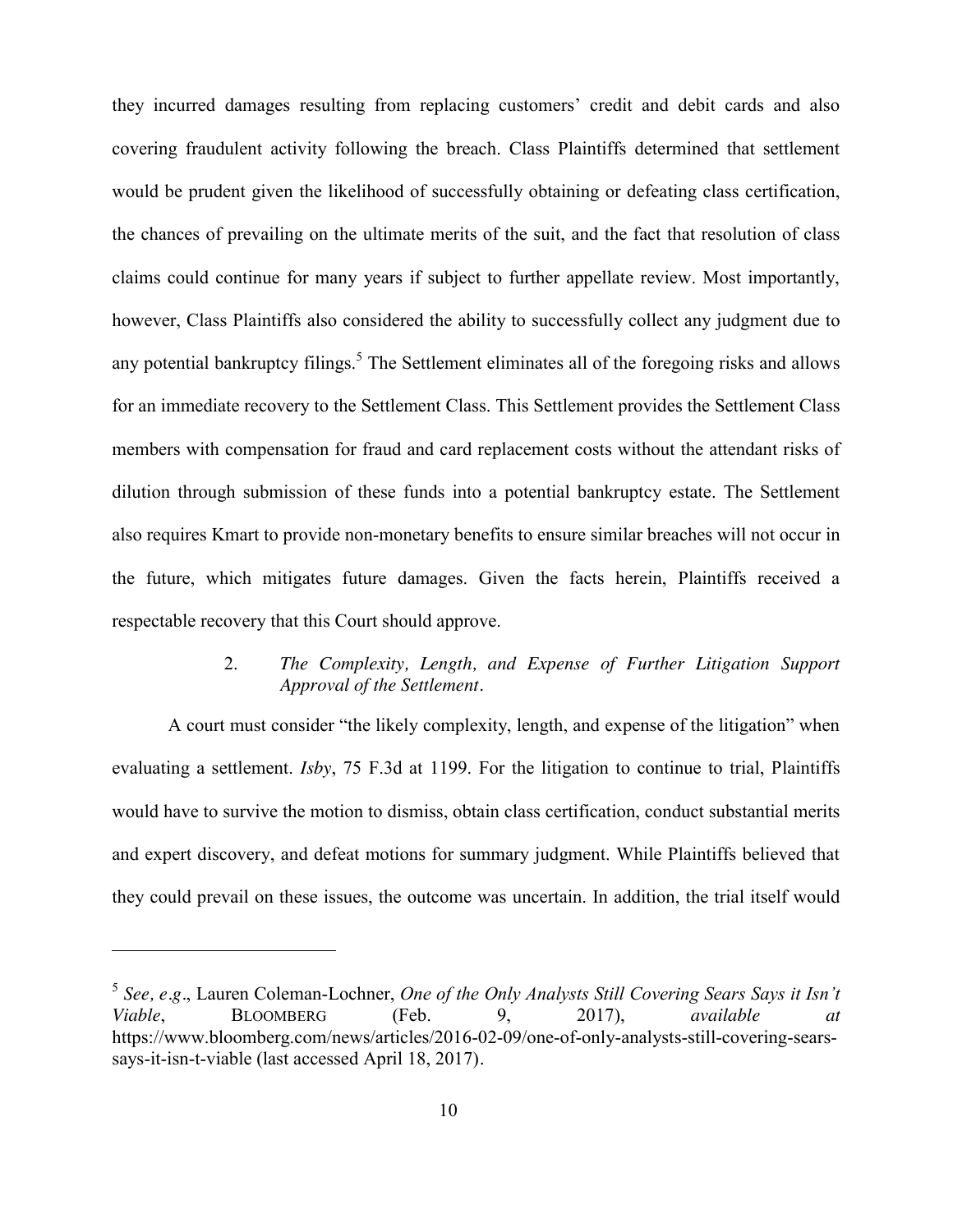be lengthy and involve numerous attorneys, witnesses, experts, and a voluminous amount of evidence. Motions for a new trial and appeals would likely follow. Plaintiffs considered the increased litigation costs and years of litigation in light of a potential for a higher judgment, especially given the Defendants' precarious financial situation. Settlement ensures a sum certain rather than submission of any judgment to a bankruptcy estate.

Final approval of the settlement should be granted as it reflects a reasonable assessment of the strengths and weaknesses of the claims and the risks of establishing liability and damages. While Plaintiffs' Counsel believe strongly in the merits of this case, they recognize that the outcome of further litigation is uncertain. Plaintiffs' Counsel understand that there are significant legal obstacles and defenses which render recovery in this case uncertain and could affect the amount of any potential recovery. In addition, litigating this case to final judgment after appeals would delay any recovery for Settlement Class for several more years.

#### 3. *The Reaction of Class Members Supports the Settlement.*

To further support approval of a settlement, courts look to the class' reaction to the settlement. *Accretive*, 773 F.3d at 863. Some class members objecting to the settlement do not by itself prevent the court from approving the agreement. *Mangone v. First USA Bank*, 206 F.R.D. 222, 227 (S.D. Ill. 2001) (collecting cases in which courts approved settlements despite objections). "A low rate of opt-outs or objections reflects favorably on a settlement." *Kaufman v. Am. Express Travel Related Servs.*, Co., No. 07-CV-1707, 2016 WL 806546, at \*8 (N.D. Ill. Mar. 2, 2016*)*. Here, a comprehensive notice was provided to Settlement Class members to advise of them of the proposed Settlement and Plan of Allocation, including their right to object or reject exclusion. Additionally, supplemental notice was sent in accordance with the governing preliminary approval order providing notice to those who never received the first mailing, as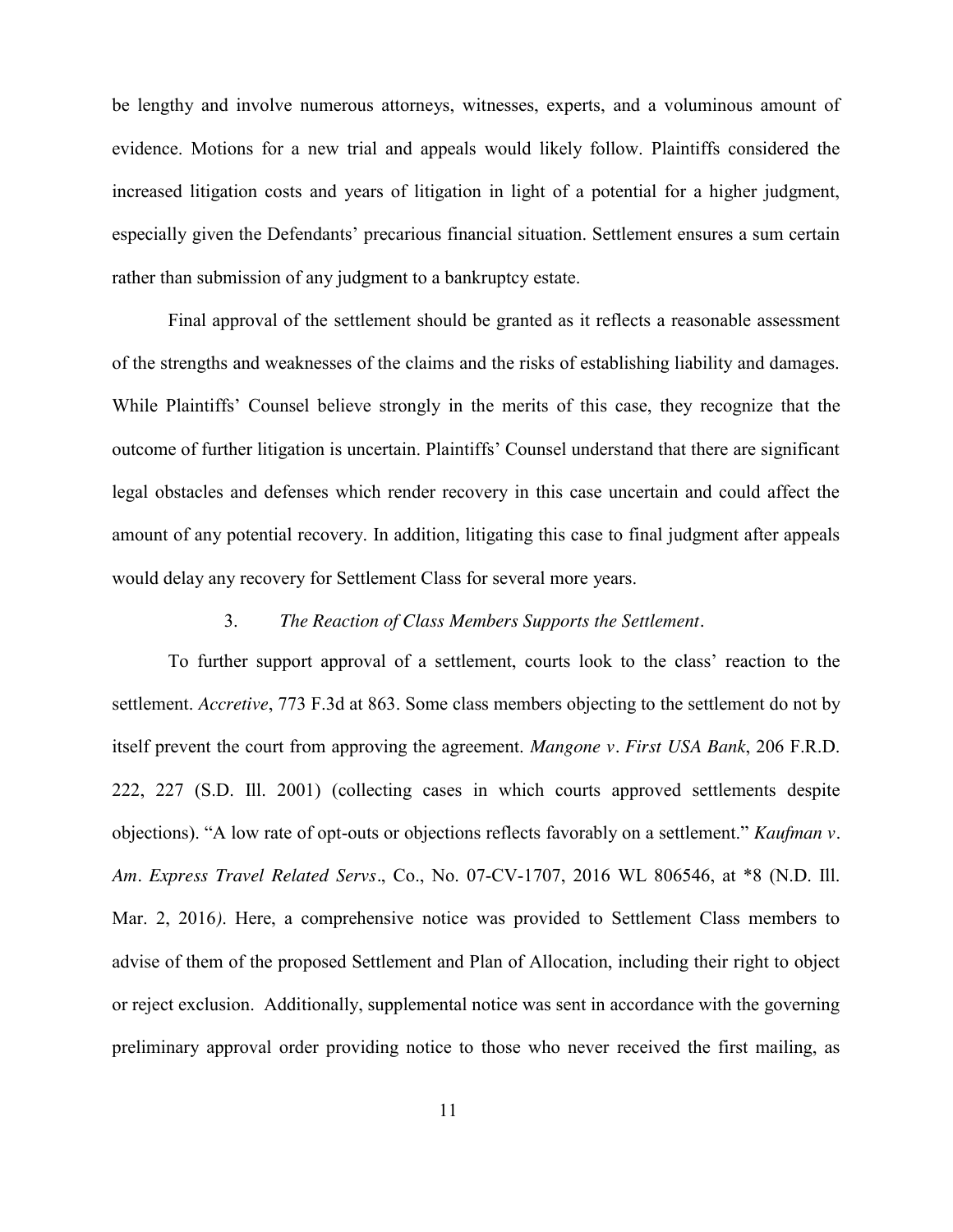well as an additional notice to those who did. Additionally, on April 10, 2017, Plaintiffs decided to send one final supplemental notice to all class members who had not submitted claims. Thus, all class members received at least two direct mail notices and some received three. The April 18, 2017, deadline to object recently passed. To date, there have been no objections received and only 15 opt outs (reflecting 10,102 cards). This reaction is favorable to approving the Settlement.

As discussed, all eligible Settlement Class Members received the full Visa and MasterCard assessments without having to make a claim and without having to await the uncertain outcome of an appeal by Kmart (over \$13.3 million was distributed). In addition, 256 Class Members made claims in the Tier 1, non-GCAR eligible settlement fund. Those Class Members will all receive \$2.38 per eligible card. That leaves over \$4.48 million in funds which can be allocated to the Tier 2, "All Class" Tier which compensates for supplemental damages that Class Members believe were not covered by their Tier 1 award and/or the assessment process. At least 172 Class Members made claims in Tier 2. While claims are still being processed, those Class Members who went through this process will receive a significant value (current estimates are that a minimum of approximately 53% of claimed damages will be compensated, and that number will likely increase as Tier 1 payments and assessment payments are offset from the amount claimed and if any Tier 2 claims are denied). It appears that Class Members who filed Tier 2 claims will receive an average of approximately \$26,000.00 per claimant (although it will vary widely based on the number of cards and fraud losses at issue for each claimant).

#### 4. *Plaintiffs' Counsel Endorse the Settlement.*

Courts favor approval of settlement if it "clearly and fairly arrived at through arms-length negotiations between and among some exceptionally talented attorneys, with help from some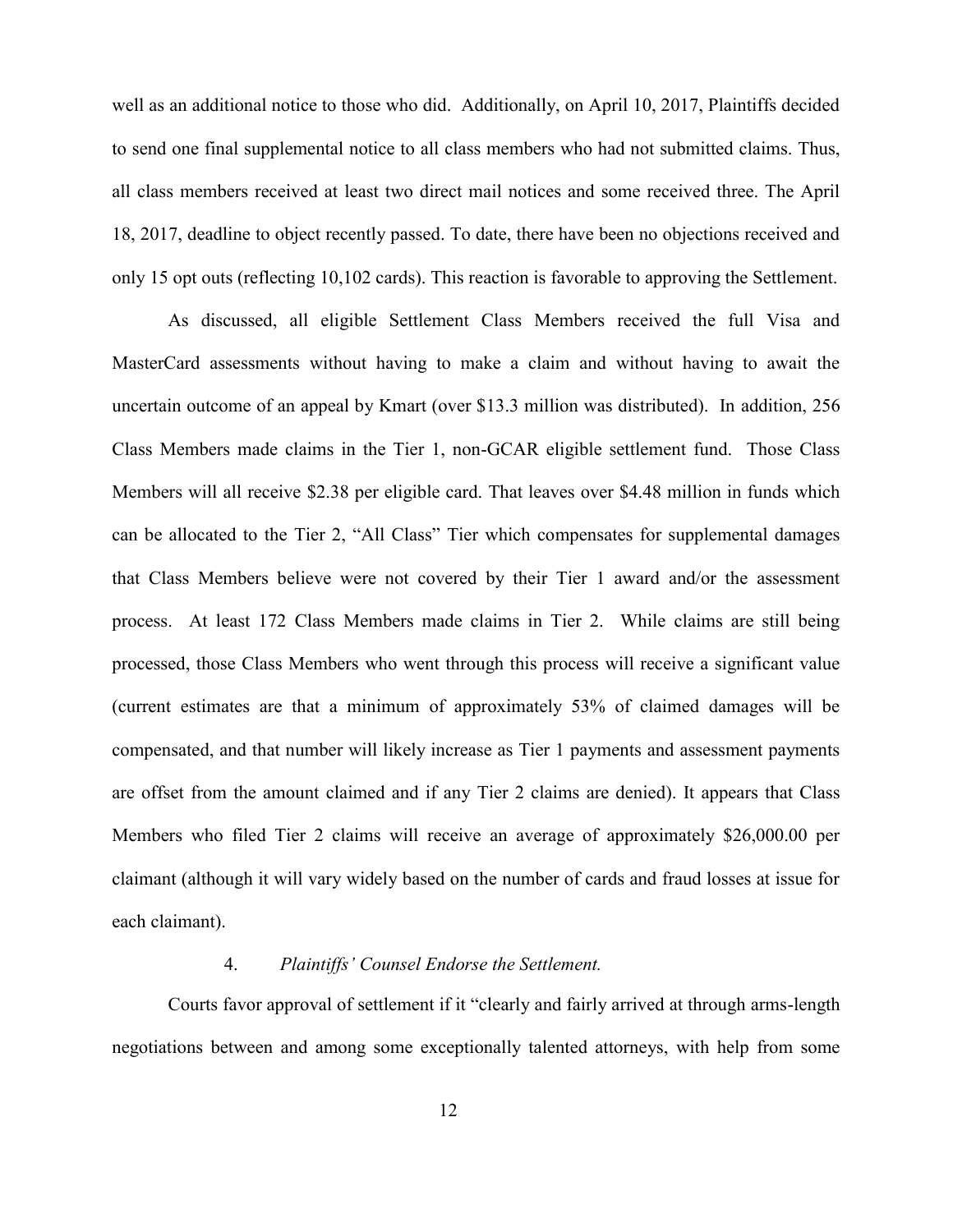equally experienced and talented mediators." *See Williams v. Rohm & Haas Pension Plan*, No. 4:04-CV- 0078, 2010 WL 1490350-SEB, at \*4 (S.D. Ind. Apr. 12, 2010). Significant weight is placed on the opinions of the attorneys who negotiated the deal in determining whether a settlement is reasonable. *See, e.g., Isby*, 75 F.3d at 1200; *In re Mexico Money*, 164 F. Supp. 2d at 1020.

Due largely to Kmart's business outlook, Plaintiffs were open to early settlement efforts. Plaintiffs' Counsel concluded that the benefits of settling Class Plaintiffs' claims outweighed the attendant risks. Plaintiffs' Counsel believe the settlement provided favorable recovery for the Settlement Class because (1) the Settlement Agreement directly provides Settlement Class members with immediate compensation under the assessment programs for fraud and card replacement costs without the potential for Kmart's appeals and without the need for claims; (2) provides both the assessments and the additional settlement funds without the attendant risks of dilution through submission of these funds into a potential bankruptcy estate; and (3) the Settlement Agreement also requires Kmart to provide significant nonmonetary benefits to ensure that similar breaches will not occur in the future. The extensive arm's-length negotiations that led to the Settlement, as well as Plaintiffs' counsel's assessment of the value of the Settlement, support a grant of final approval.

### 5. *The Stage of the Proceedings and Amount of Discovery Completed Weigh in Favor of Settlement.*

Courts in this Circuit take into consideration the stage of the proceedings and the amount of discovery completed to evaluate the merits of the case and the adequacy of the settlement proposal. *Rohm & Haas Pension Plan*, 2010 WL 1490350, at \*7. The Settlement here occurred prior to any formal discovery. However, the "'label of "discovery" [either formal or informal] is not what matters,'" but "'what facts and information'" have been gathered. *Schulte v. Fifth Third*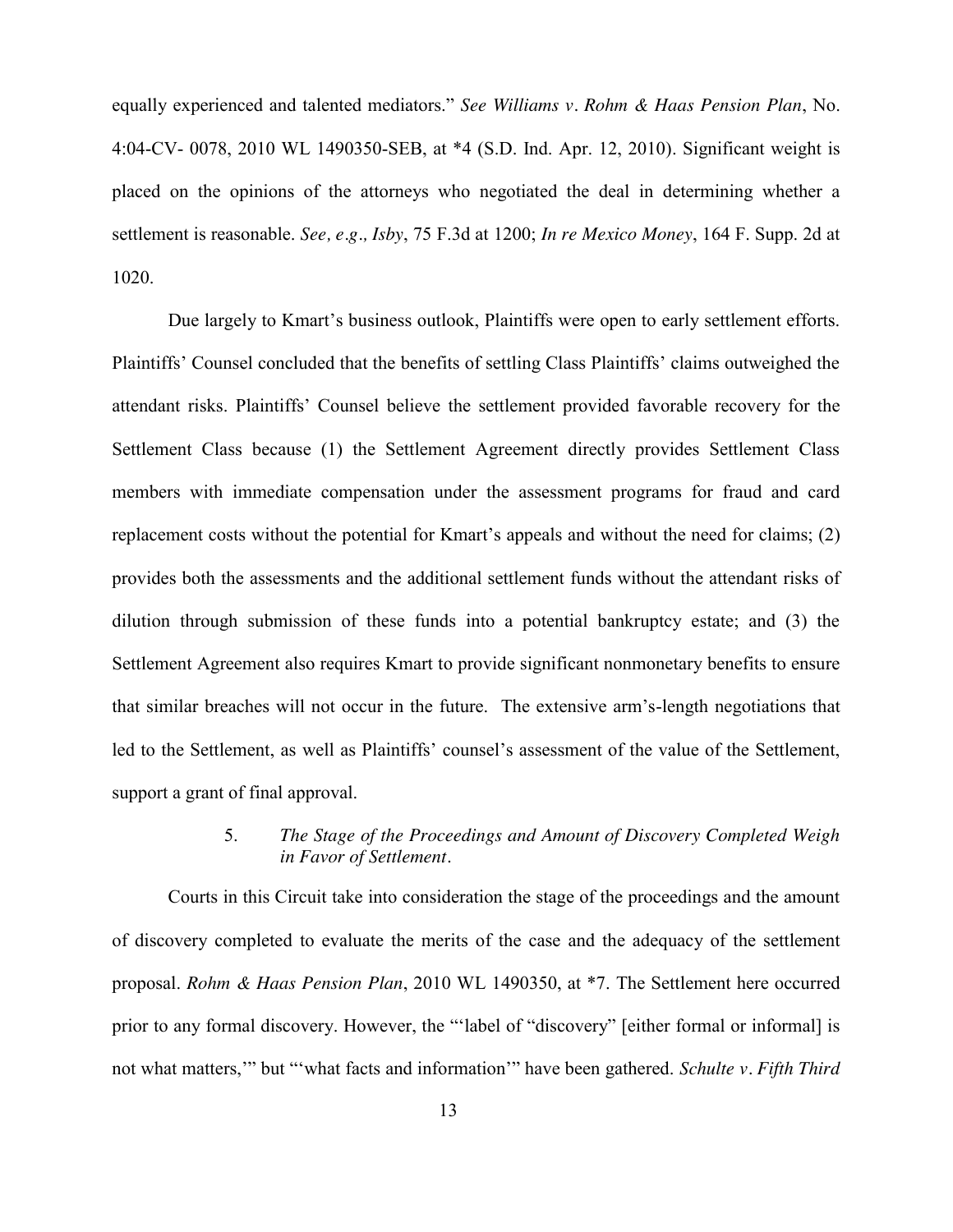*Bank,* 805 F. Supp. 2d 560, 587 (N.D. Ill. 2011) (citation omitted). Plaintiffs' Counsel thoroughly reviewed and analyzed publically available information. Plaintiffs' Counsel also reviewed certain confidential documents Kmart provided during the mediation related to the data breach, and the number of cards Kmart believed had been potentially compromised. The parties also participated in settlement negotiations, including mediations with Judge Andersen, during which the merits of the claims were discussed. In connection with mediation, the parties prepared and exchanged mediation statements which set forth the parties' respective positions on liability and damages, and extensively prepared for in-person negotiation sessions with information gleaned from both sides. With sufficient information to properly evaluate the case, Class Plaintiffs and their counsel settled the matter on terms very favorable to the Class without the substantial uncertainty, delay, and expense of continued litigation.

For the foregoing reasons, the Settlement is in all respects fair, reasonable and adequate, and should be approved.

### **IV. THE PLAN OF ALLOCATION IS FAIR AND REASONABLE AND SHOULD BE APPROVED**

Plaintiffs also seek approval of the Plan of Allocation of the Settlement proceeds that was set forth in the Supplemental Class Notice mailed to potential Settlement Class Members. Evaluation of a plan of allocation is governed under Federal Rule of Civil Procedure 23 and is governed by the same standards of review applicable to the settlement as a whole—the plan must be fair and reasonable. *See Great Neck Capital Appreciation Inv. P'ship, L.P.*, *v. PricewaterhouseCoopers, L.L.P*., 212 F.R.D. 400, 410 (E.D. Wis. 2002) (citing *Class Plaintiffs v. City of Seattle*, 955 F.2d 1268, 1284 (9th Cir. 1992)). The objective of a plan of allocation is to provide an equitable basis upon which to distribute the settlement fund among eligible class members.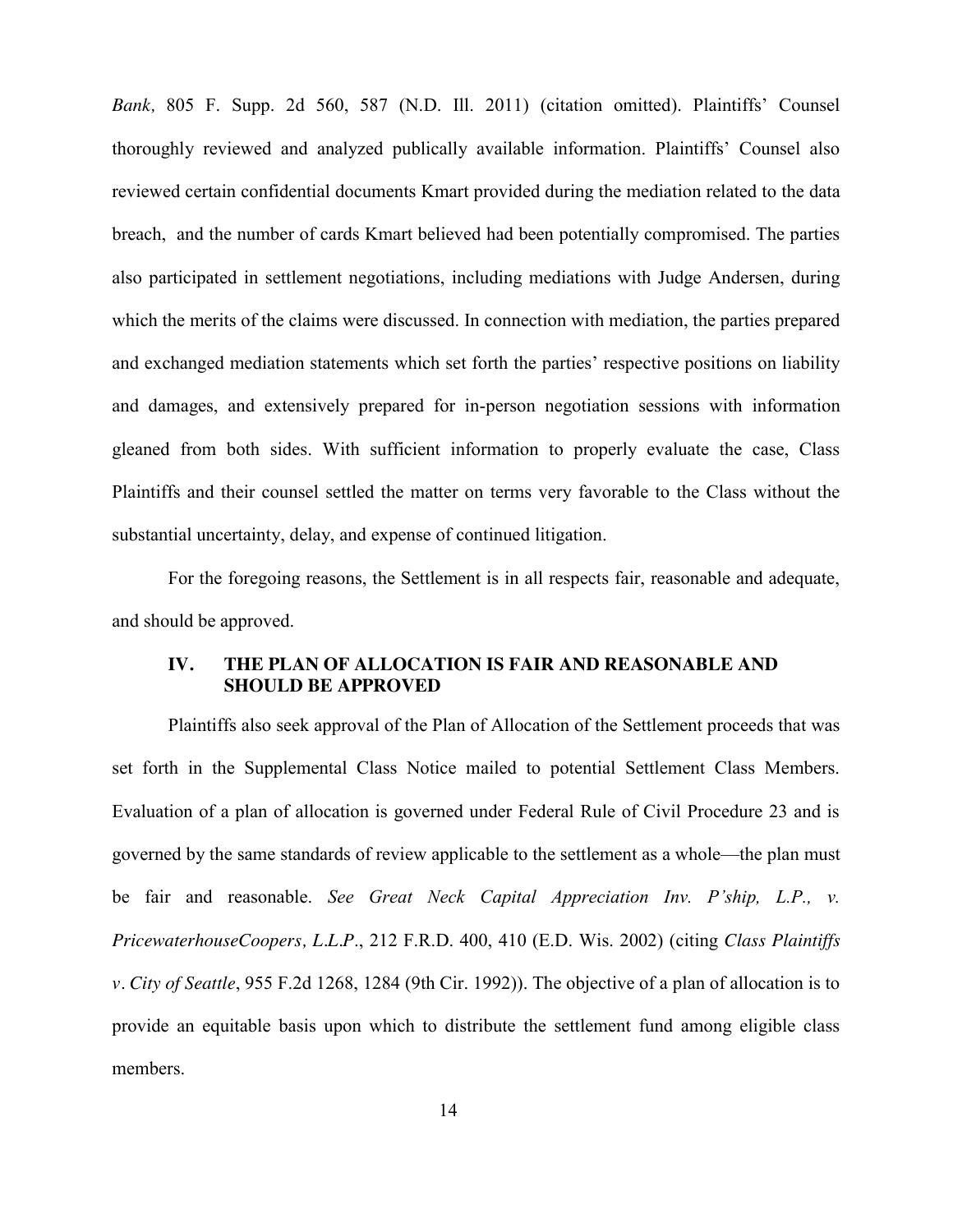Here, the Plan of Allocation was developed by Lead Counsel and reflects an assessment of damages that could have been recovered under the theories asserted in this Action. Specifically, the plan of allocation attempts to reimburse for damages for Non- GCAR Eligible Compromised Payment Card that Class Members issued and for which they received an Alert related to the Data Breach. The plan also attempts to provide monies for any remaining unreimbursed fraud and card reissuance damages related to the Data Breach on a *pro rata* basis. The Plan of Allocation will result in a fair and equitable distribution of the proceeds among Class.

### **V. THE NOTICE PLAN SATISFIES DUE PROCESS**

Procedural due process requires that in a class action, notice of the settlement and an opportunity to be heard must be given to absent class members. *See* Fed. R. Civ. P. 23(e). The generally accepted method to provide notice to class members is by direct mail and publication in newspapers. *See Diamond Chem. Co., Inc. v. Akzo Nobel Chems. B.V.*, 205 F.R.D. 33, 34 (D.D.C. 2001); Manual For Complex Litigation (Fourth) § 21.312, at 294 (2004).

Here, the initial Class Notice was sent to some, but not all Settlement Class Members. The Supplemental Class Notice advised all Settlement Class Members who had not received the first Notice of the proposed Settlement and Plan of Allocation (and reminded those who had received the first Notice of the Settlement website where that information could be found). It also detailed the Settlement terms, claims, releases, and distribution of the settlement fund. Moreover, the Supplemental Notice described the process for objecting or opting out, instructions on submitting a claim, all pertinent deadlines, where to receive more information, and the details of the Final Approval hearing. Class Counsel mailed a third Supplemental Notice to all Class Members who had not submitted claims reminding them of the upcoming deadlines.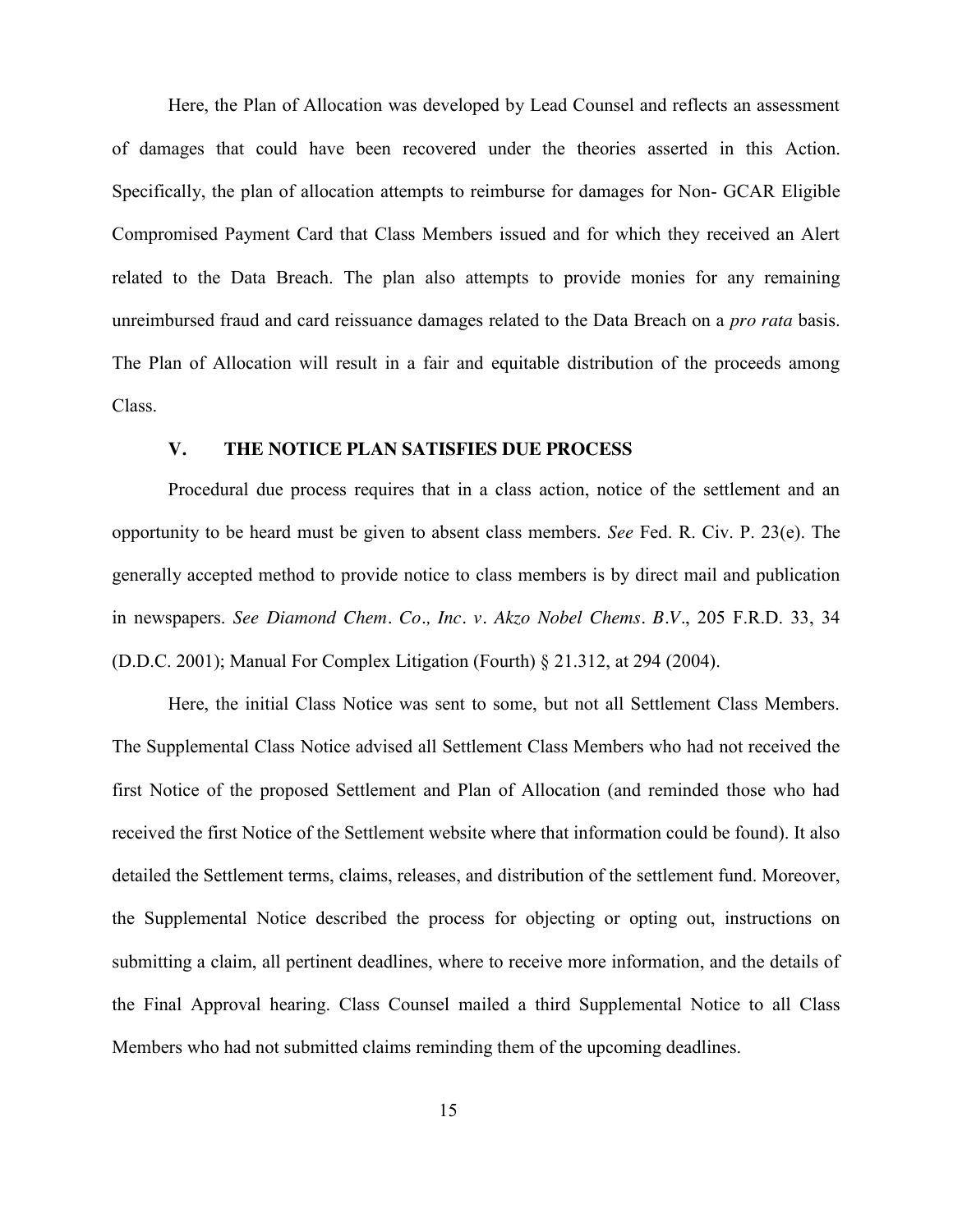Substantive due process requires that a notice "fairly apprise the . . . members of the class of the terms of the proposed settlement and of the options that are open to them in connection with [the] proceedings." *See Consol. Edison, Inc. v. Northeast Utils.*, 332 F. Supp. 2d 639, 652 (S.D.N.Y. 2004). The notice program employed for this Settlement meets that standard and should be approved.

### **VI. CONCLUSION**

The Settlement represents a tremendous result for the Class. For the reasons stated above, Plaintiffs respectfully request that the Court grant final approval to the proposed Settlement.

Dated: May 4, 2017 Respectfully submitted,

*/s/ Katrina Carroll*

Katrina Carroll kcarroll@litedepalma.com Kyle A. Shamberg kshamberg@litedepalma.com Ismael T. Salam isalam@litedepalma.com **LITE DEPALMA GREENBERG, LLC** 211 W. Wacker Drive, Suite 500 Chicago, Illinois 60606 312.750.1265

*Counsel for Plaintiffs*

Arthur M. Murray Stephen B. Murray Caroline W. Thomas **Murray Law Firm** 650 Poydras Street Suite 2150 New Orleans, LA 70130 505-525-8100 Email: amurray@murray-lawfirm.com Email: smurray@murray-lawfirm.com Email: [cthomas@murray-lawfirm.com](mailto:cthomas@murray-lawfirm.com)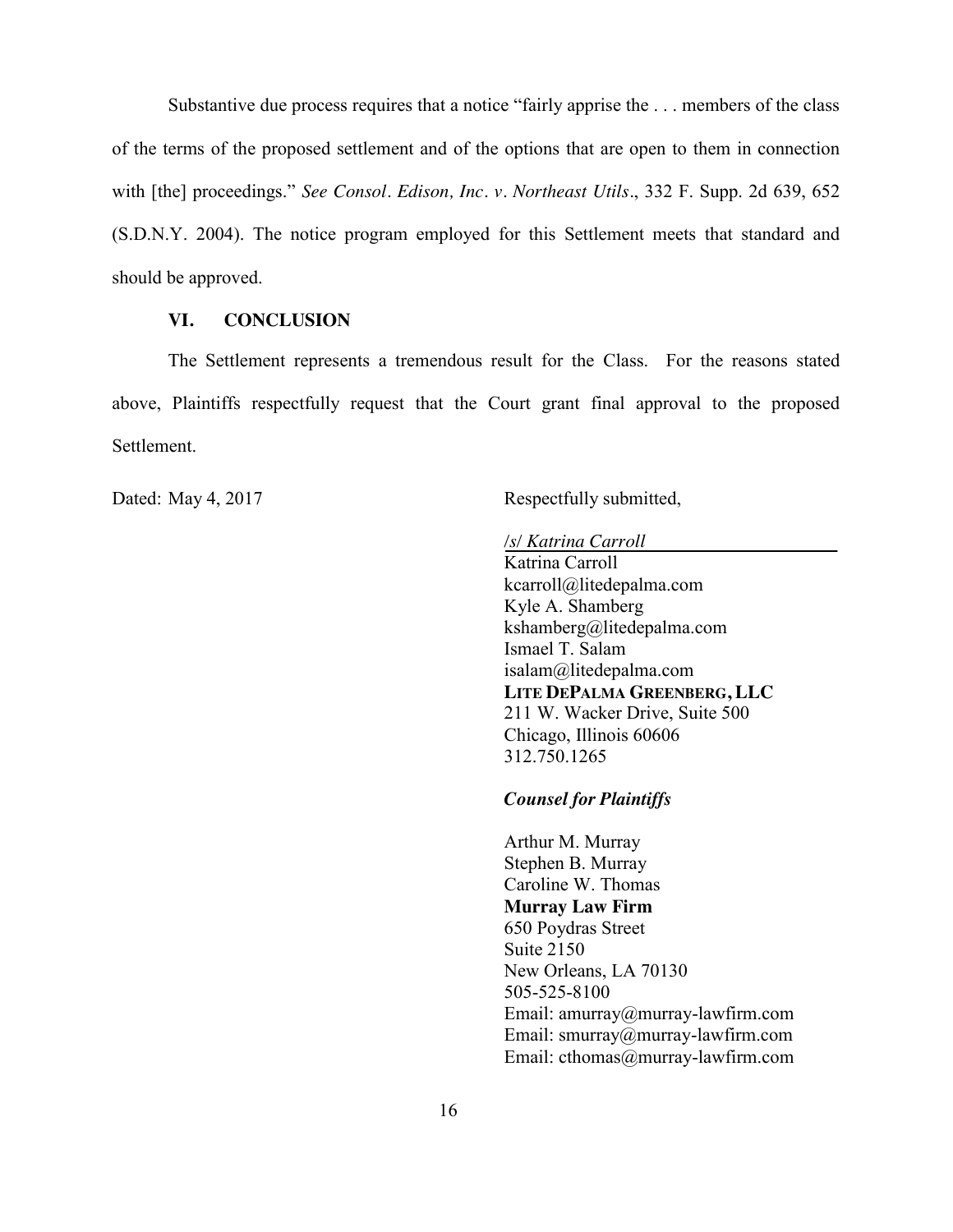James J. Pizzirusso Swathi Bojedla **Hausfeld, LLP** 1700 K. Street, NW Suite 650 Washington, DC 20006 202-540-7200 Email: jpizzirusso@hausfeld.com Email: [sbojedla@hausfeld.com](mailto:sbojedla@hausfeld.com)

Karen H. Riebel Heidi M. Silton Kate M. Baxter-Kauf **Lockridge Grindal Nauen P.L.L.P.** 100 Washington Avenue South Suite 2200 Minneapolis, MN 55401 612-339-6900 Email: khriebel@locklaw.com Email: hmsilton@locklaw.com Email: kmbaxter-kauf@locklaw.com

*Co-Lead Class Counsel for the Financial Institutions*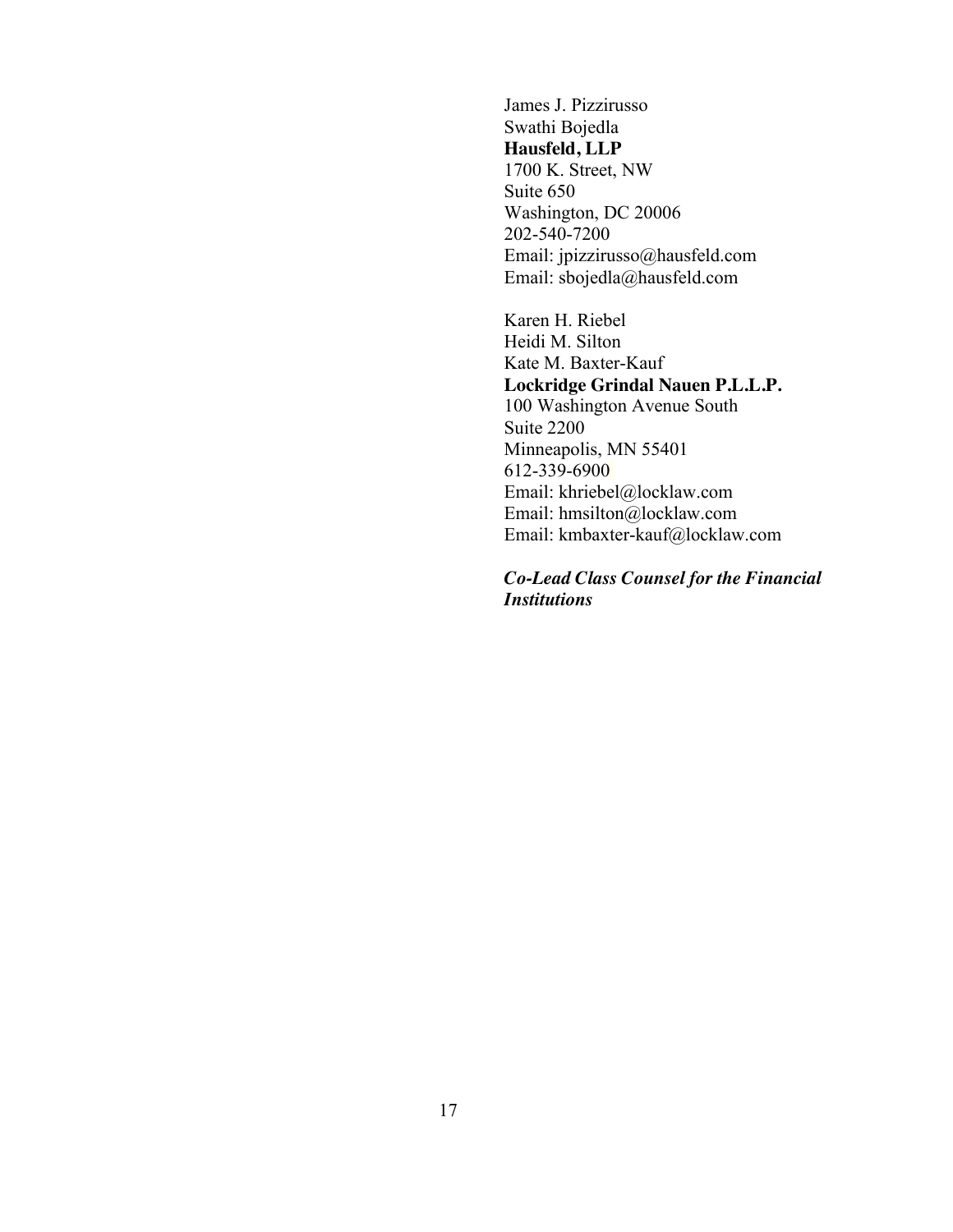Erin Green Comite Joseph P. Guglielmo SCOTT + SCOTT ATTORNEYS AT LAW, LLP 405 Lexington Avenue 40th Floor New York, NY 10174 212-594-5300 Email: jguglielmo@scott-scott.com Email: ecomite@scott-scott.com

Daniel E. Gustafson Jason S. Kilene Catherine K. Smith Joseph C. Bourne Eric S. Taubel GUSTAFSON GLUEK PLLC Canadian Pacific Plaza 120 South 6th Street, Suite 2600 Minneapolis, MN 55402 612-333-8844 Email: dgustafson@gustafsongleuk.com Email: jkilene@gustafsongluek.com Email: csmith@gustafsongluek.com Email: jbourne@gustafsongleuk.com Email: etaubel@gustafsongleuk.com

Gary F. Lynch Edwin J. Kilpela Jamisen Etzel CARLSON LYNCH SWEET KILPELA & CARPENTER, LLP 1133 Penn Avenue 5th Floor Pittsburgh, PA 15222 412-322-9243 Email: glynch@carlsonlynch.com Email: ekilpela@carlsonlynch.com Email: jetzel@carlsonlynch.com Edward A. Wallace Mark R. Miller WEXLER WALLACE LLP 55 West Monroe Street Suite 3300

Chicago, IL 60603 312-346-2222 Email: eaw@wexlerwallace.com Email: mrm@wexlerwallace.com

Lori A. Fanning Marvin A. Miller MILLER LAW LLC 115 South LaSalle Street, Suite 2910 Chicago, IL 60603 312-332-3400 Email: lfanning@millerlawllc.com Email: mmiller@millerlawllc.com

Greg L. Davis DAVIS & TALIAFERRO, LLC 7031 Halcyon Park Drive Montgomery, AL 36117 334- 832-9080 Email: gldavis@knology.net

*Counsel for Financial Institutions*